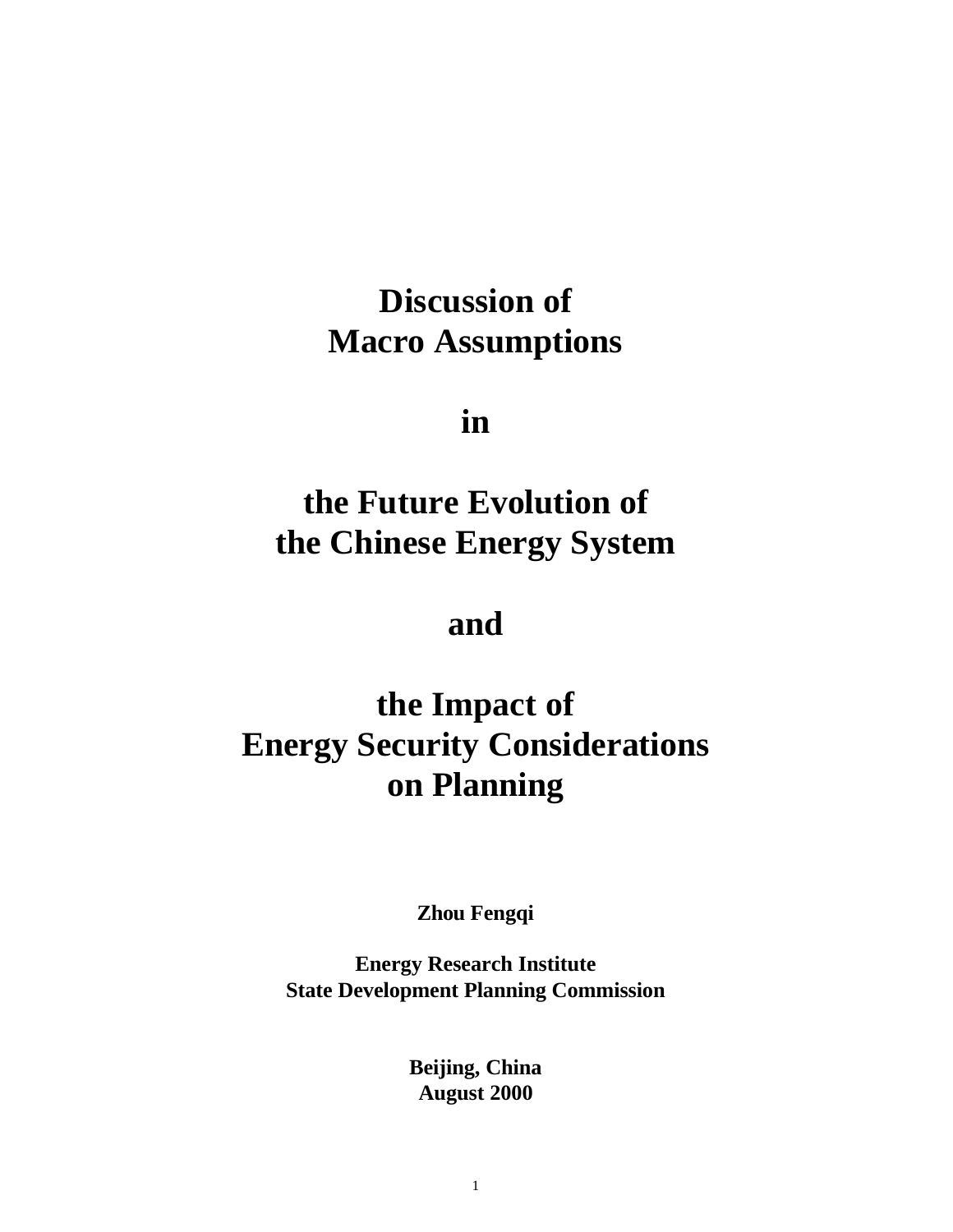## **Abstract**

The first section of this paper discusses the "macro" assumptions which are important in the future evolution of the Chinese energy system. Main points include: (1) Forecasts for population and urbanization rate. The population will be 1.28 billion in 2000, 1.38 billion in 2010 and 1.48 billion in 2020. The urbanization rate will be 31.5%, 37.5% and 45% in 2000, 2010, and 2020, respectively; (2) Forecast of economic growth rate. The growth rate will be 7.2% during 2001-2010 and 6% during 2011-2020; (3) Forecast of industrial structure. The ratio of primary, secondary and tertiary industry will be 17: 49: 34 in 2000, 12: 45: 43 in 2010 and 8.5: 41: 50.5 in 2020; (4) Forecast on energy conservation scenarios, based on energy consumption of per unit GDP. Energy intensity will be 2.8 tce/10,000 yuan (1990 price) in 2000, 1.7 tce/10,000 yuan in 2010 and 1.1 tce/10,000 yuan in 2020.

The second section of the report analyzes the end-use energy demand of the residential sector and different industries. The residential sector is broken into urban and rural. Major energy uses include cooking, hot water, space heating, lighting and appliance. Future energy intensity and fuel structure are forecasted. Energy demand of agriculture is analyzed. It is estimated that the efficiencies of energy-consuming devices will improve gradually in the future, however, because of the expansion of mechanization in agriculture, the energy intensities of devices will not change prominently, and the energy consumption per unit of output will go down slowly. The industrial sector is broken into 7 sub-sectors: iron and steel, building materials, chemical, nonferrous, light industry, machinery and electronics, and other. Energy intensity and output of major products are forecast. The transportation sector is divided into railway, road, waterway and air. Transportation volume, structure and energy intensity of the 4 sub-sectors are forecast. Energy intensity of construction and service sectors are also analyzed.

Finally, the third section analyzes the current situation of supply and demand of oil, and the future development trend. Domestic oil production will only meet 47% of demand in 2015 and China will face issues of energy security. How can this factor be incorporated into planning? First, based on the domestic resources, a basic supply of oil should be secured. Production in eastern China should be stabilized, and exploration in western China and of offshore oil should be expanded. Second, overseas resources should be used to supplement domestic demand. China should develop international oil trade and participate in overseas oil exploitation in order to establish long-term, stable and diverse oil supply channels. Third, China should speed up the exploitation and utilization of natural gas, and develop coal gasification and biomass technologies to replace oil. Fourth, the utilization efficiency of oil should be improved to save oil and gas resources. Fifth, China should establish national strategic oil reserves.

## **1 Macro Assumptions**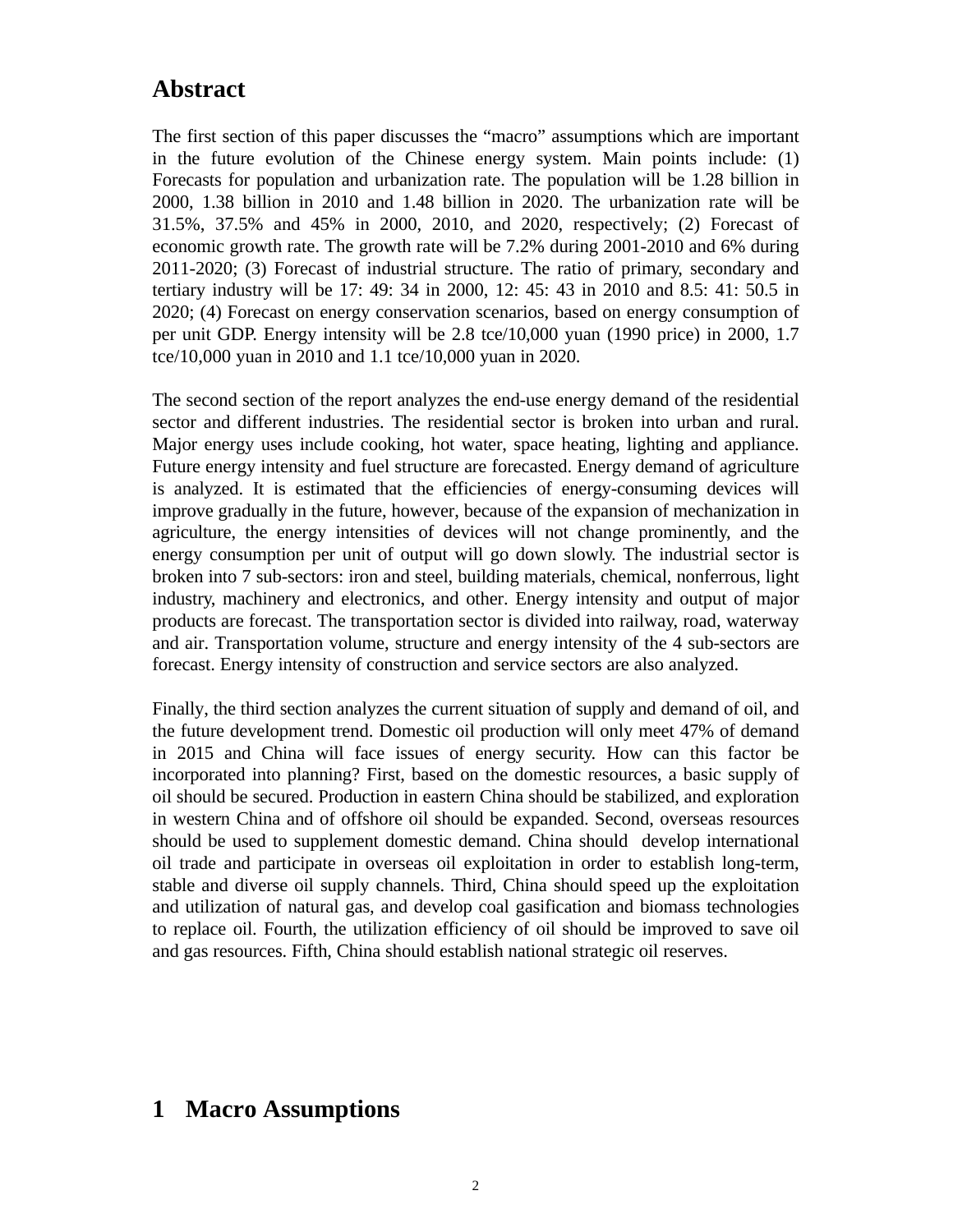#### **1.1 Population**

Table 1.1

#### **1.1.1 Present Situation**

China is the largest country in the world in terms of population, and the majority of the population is distributed in rural areas (table 1.1).

| The Chinese I opening in Recent Teams, 1969 1996 |         |         |         |         |  |
|--------------------------------------------------|---------|---------|---------|---------|--|
|                                                  | 1985    | 1990    | 1995    | 1998    |  |
| <b>Population (million)</b>                      | 1058.51 | 1143.33 | 1211.21 | 1248.10 |  |
| Urban $(\% )$                                    | 23.7    | 26.4    | 29.0    | 30.4    |  |
| <b>Rural</b> $(\frac{6}{6})$                     | 76.3    | 73.6    | 71.0    | 69.6    |  |
| Birth rate (‰)                                   | 21.04   | 21.06   | 17.12   | 16.03   |  |
| Death rate (‰)                                   | 6.78    | 6.67    | 6.57    | 6.50    |  |
| Natural growth rate (\%o)                        | 14.26   | 14.39   | 10.55   | 9.53    |  |

The Chinese Population in Recent Years, 1985-1998

*Source: 1999 China Statistical Yearbook*

*Note: Population figures are estimated for the end of the year.*

#### **1.1.2 Forecast**

Although population control is a fundamental national policy, and birth rate and population growth rate are steadily decreasing, there continues to be pressure from the unbalanced age structure. There will be a considerable increase in population before 2020, then the growth rate will drop. However, it is widely expected that the population will stop increasing only around 2050.

Many organizations have forecast the future population of China (Table 1.2). Generally speaking, the results from the earlier forecasts are lower, while the results from more recent forecasts are higher. The author favors the forecast made by Tian Xueyuan of the Population Research Institute, Chinese Academy of Social Sciences (CASS) (Table 1.3).

Table 1.2

Population Forecasts for China by Various Organizations, 2000-2020 (million)

| <b>Forecasting Organization</b>                      | 2000 | 2010 | 2020 |
|------------------------------------------------------|------|------|------|
| <b>Asia-Pacific Integrated Model (AIM)</b>           | 1284 | 1393 | 1472 |
| Quantitative Economic Institute of<br><b>Chinese</b> | 1330 | 1480 | 1518 |
| <b>Academy of Social Sciences (CASS)</b>             |      |      |      |
| <b>Chinese Academy of Sciences (CAS)</b>             | 1282 | 1400 | 1500 |
| <b>Asia Development Bank (ADB)</b>                   | 1294 | 1386 | 1498 |
| The World Bank (WB)                                  | 1300 | 1400 | 1447 |
| <b>United Nations Environmental Program (UNEP)</b>   | 1294 | 1390 | 1450 |
| <b>Energy Research Institute (ERI)</b>               | 1304 | 1415 | 1496 |

*Note: Population figures are estimated for the end of the year.*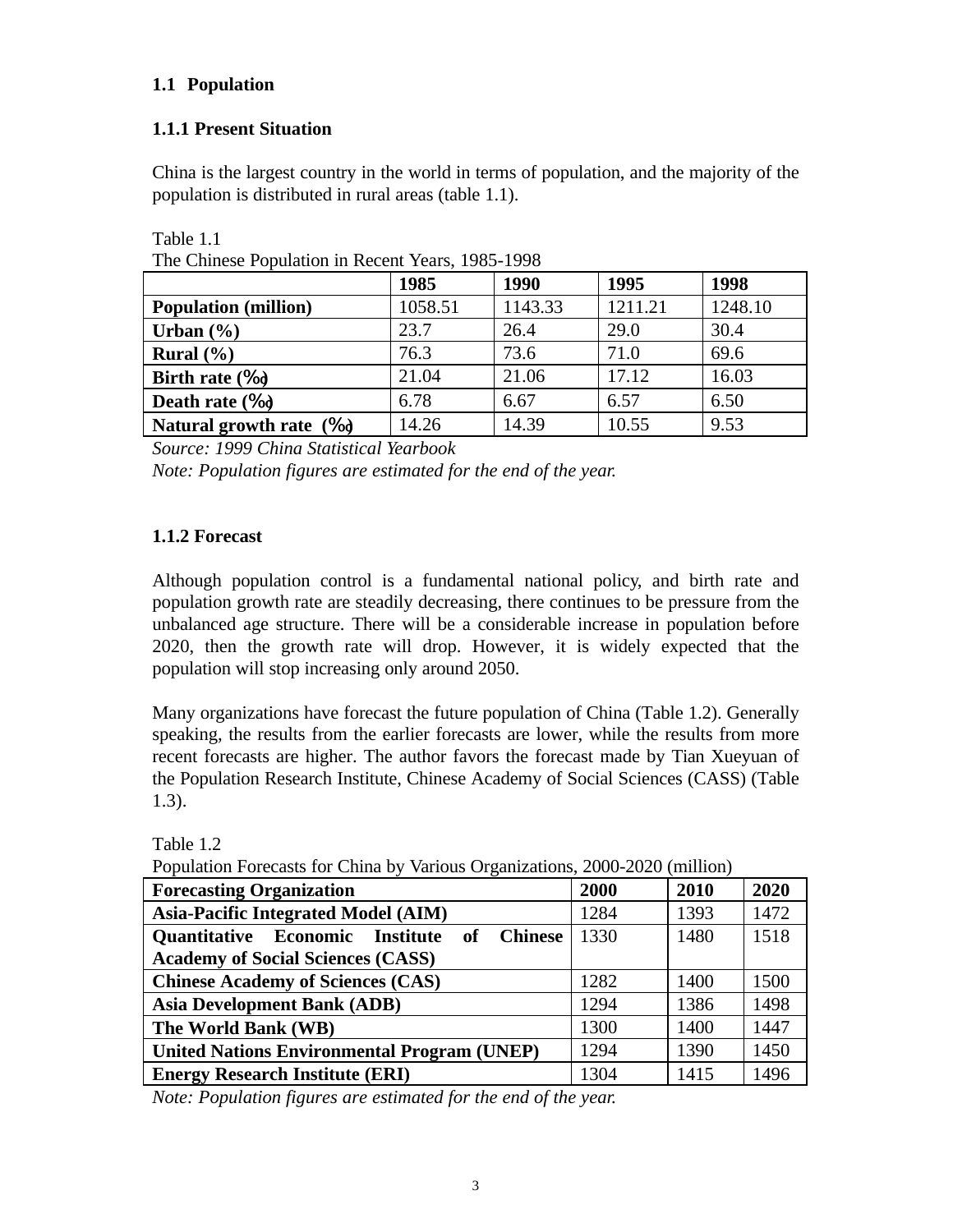Table 1.3

| ZUZU                        |      |       |       |       |
|-----------------------------|------|-------|-------|-------|
|                             | 1995 | 2000  | 2010  | 2020  |
| <b>Population (million)</b> | 1216 | 1280  | 1379  | 1483  |
| Birth rate (‰)              | --   | 17.16 | 15.27 | 15.39 |
| Death rate (‰)              | --   | 6.48  | 7.77  | 8.09  |
| Natural growth rate (‰)     | --   | 10.7  | 7.5   | 7.3   |

Population Forecasts for China, By The Chinese Academy of Social Sciences, 1995-  $2020$ 

*Source: China: Stride forward 2020, China Planning Publishing House, 1997 Note: Population figures are estimated for the end of a given time period. Birth rates, death rates, and natural growth rates refer to the period of time leading up to the year indicated in the column. For instance, 17.16 ‰ birth rate under the 2000 column refers to the period from 1995 to 2000. The 15.27 ‰ birth rate under the 2010 column refers to the period between 2000 and 2010.*

| Table 1.4                                                |  |
|----------------------------------------------------------|--|
| Population Forecast for China, United Nations, 1995-2020 |  |

|                                   | 1995  | 2000  | 2010  | 2020  |
|-----------------------------------|-------|-------|-------|-------|
| <b>Population (million)</b>       | 22.1  | 1285  | 1388  | 1488  |
| Birth rate (‰)                    | $- -$ | 17.30 | 15.20 | 14.90 |
| Death rate $\mathcal{C}_{\infty}$ | $- -$ | 7.10  | 7.30  | 7.90  |
| Natural growth rate (‰)           | $- -$ | 10.10 | 7.80  | 6.90  |

*Source: World Population Prospect, UN, New York, 1996*

*Note: Population figures are estimated for the end of the year. Please see notes under Table 1.3 for details about rates.*

Table 1.4 shows the results of a moderate forecast made by the United Nations (UN). The forecasts are similar to the results forecast by CASS. The general trend is that natural growth rate will gradually decrease. The target of the Chinese government, namely, to maintain the population at less than 1.3 billion by 2000 and 1.4 billion by 2010.

#### **1.1.3 Forecast for Population Urbanization**

The urban population accounted for 26.4% of the total population in 1990, and it increased to 30.4% in 1998. Urbanization naturally occurs as a result of urbanization. However, urbanization is not occurring as rapid as many organizations estimated. On the one hand, the capacity of big cities in China is limited, and the construction of medium and small cities and towns is very slow. Domestic and international constraints on economic development also limit large-scale migration from rural areas to urban areas. Table 1.5 shows the urbanization forecasts made by different organizations. Based on the present situation, the author favors the forecast made by ERI.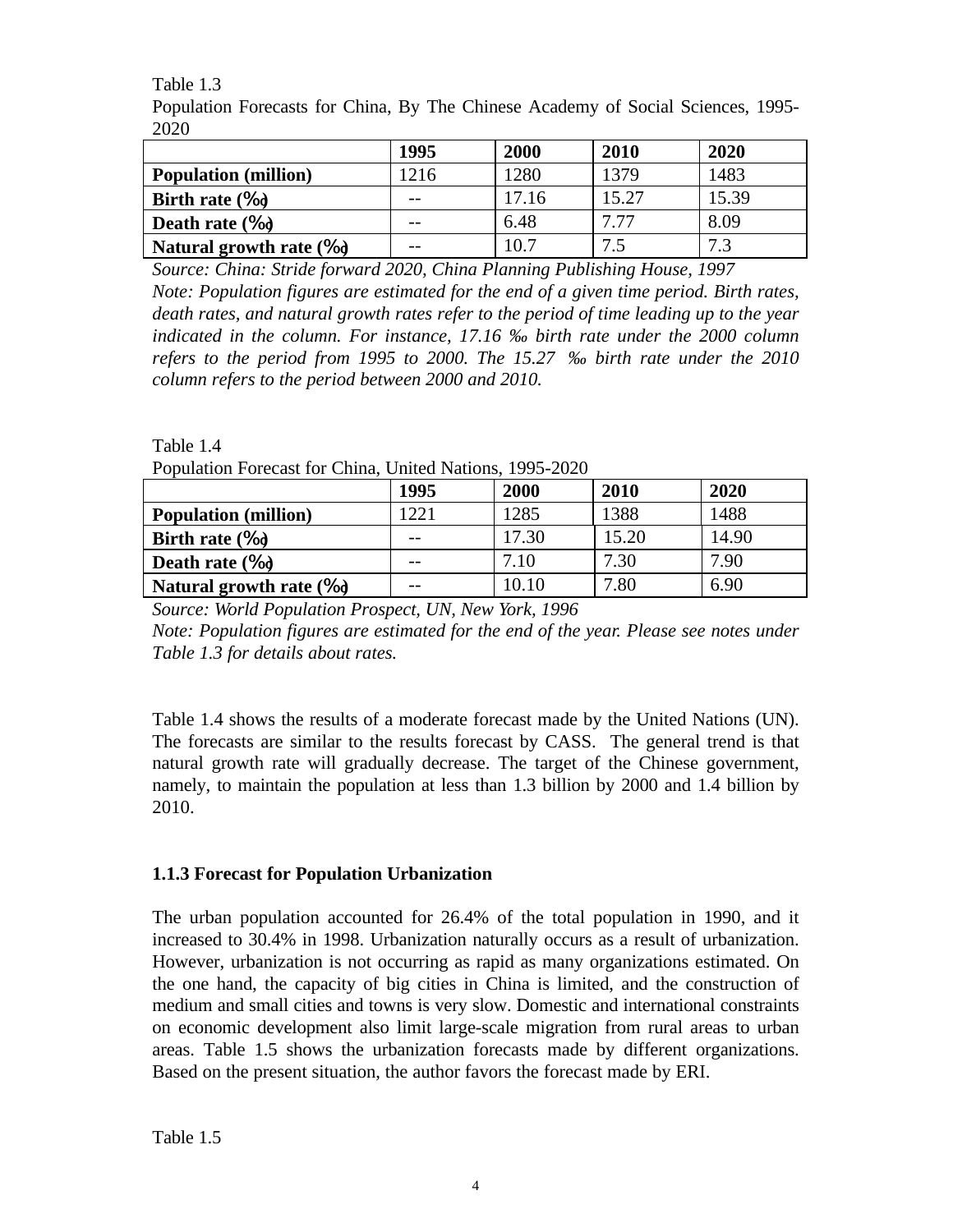| I processes for croamzation issues in china by<br>$\alpha$ various Organizations, 2000 2020 |      |      |      |  |  |
|---------------------------------------------------------------------------------------------|------|------|------|--|--|
|                                                                                             | 2000 | 2010 | 2020 |  |  |
| $\mathbf{AIM}(\%)$                                                                          | 32.1 | 38.1 | 43.0 |  |  |
| CASS $(\% )$                                                                                | 37.6 |      | 48.4 |  |  |
| ADB(%)                                                                                      | 32.4 | 38.4 | 44.4 |  |  |
| $\mathbf{W}\mathbf{B}$ (%)                                                                  | 31.0 |      | 42.0 |  |  |
| UNEP $(\%)$                                                                                 | 31.4 | 37.4 | 44.8 |  |  |
| ERI $(\%)$                                                                                  | 31.5 | 37.5 | 45.0 |  |  |

Forecasts for Urbanization Rates in China by Various Organizations, 2000-2020

#### **1.1.4 China's Future Population forecast**

Table 1.6 shows the author's forecast for population and urbanization in China in the future.

| Table 1.6 |
|-----------|
|-----------|

|  |  |  | Population and Urbanization in China, 2000-2020 |
|--|--|--|-------------------------------------------------|
|  |  |  |                                                 |

|                                   | 2000  | 2010  | 2020  |
|-----------------------------------|-------|-------|-------|
| <b>Total Population (million)</b> | 1280  | 1379  | 1483  |
| Urban (million)                   | 403.2 | 517.1 | 667.4 |
| <b>Rural</b> (million)            | 876.8 | 861.9 | 815.6 |
| Urbanization rate $(\% )$         | 31.5  | 37.5  | 45.0  |

*Source : Author's forecast*

#### **1.2 Economic Growth**

During the past 20 years (1979-1998) when reform and the open door policy were practiced, the average annual GDP growth rate of China was as high as 9.7%. During 1991-1995, the GDP growth rate was 12.0%, and it decreased after 1996 due to the Asian financial crisis. If the GDP growth rate stays at 7% in 2000, then the average annual GDP growth rate during 1996-2000 will be 8%. It should be noted that it will be difficult to maintain the same high growth rate over the next 20 years. The reasons are: the baseline gets larger and larger; the constraints on economic growth due to insufficient demand is still not solved; 'qualitative' increase is more difficult to achieve than 'quantitative' increase; it is a universal law that some adjustments are necessary after a long period of rapid growth. However, the Chinese economy will maintain a relatively high growth rate during the next 20 years because system innovations will improve efficiency, structural adjustment will create new points for economic growth, and the increase of per capita income and consumption will bring about bigger development potential. The market will expand because of industrialization, urbanization, globalization, and the development of western China, and export and import will expand because of China's entry into the World Trade Organization (WTO). All of these will be benefits to economic growth in China in future.

Many organizations have forecast the economic growth rate in China during the next 20 years (Table 1.7). Based on the above analysis, the author supports the forecast made by Energy Research Institute (ERI). In the first decade of the next century,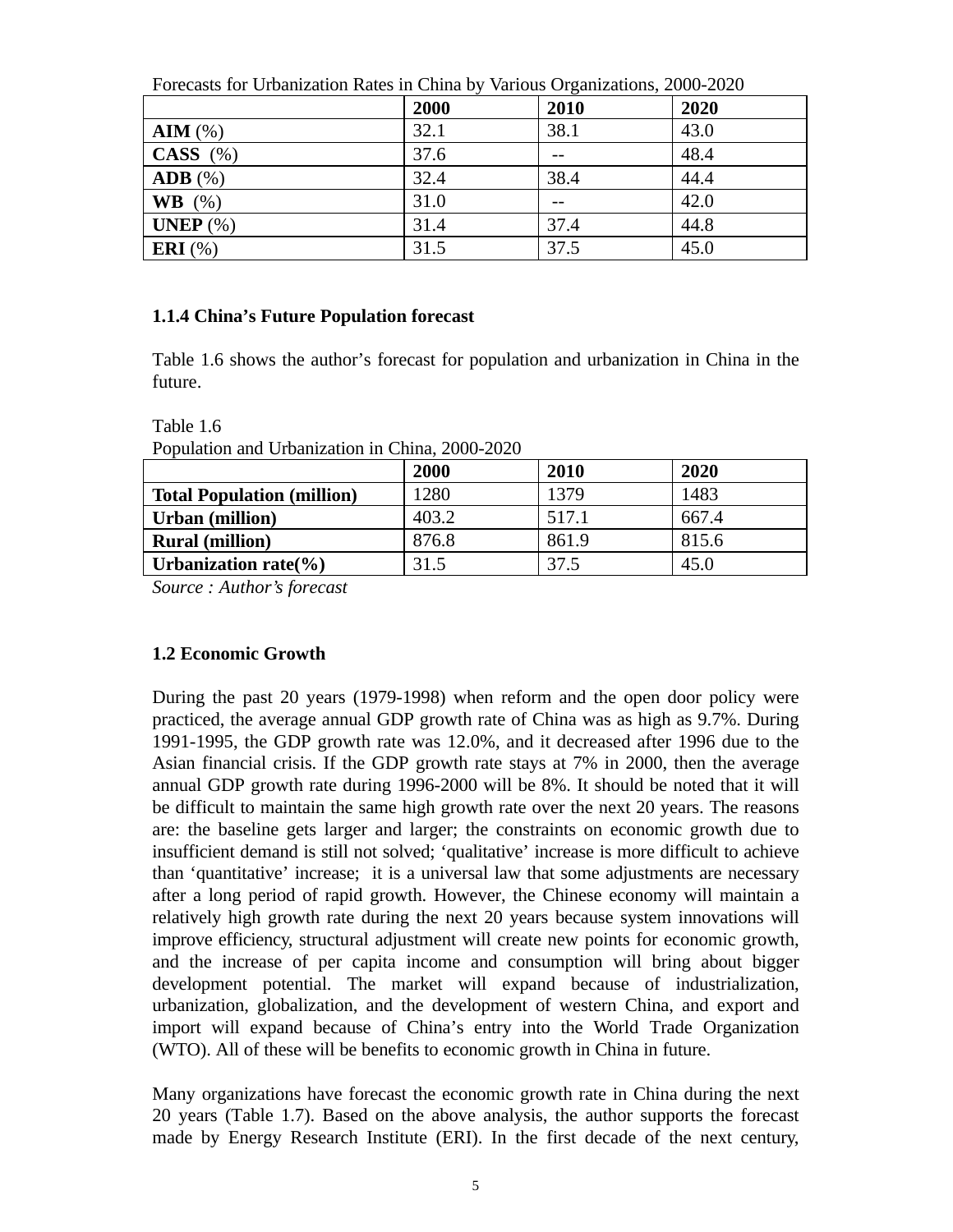average annual economic growth rate could be 7.5% during the first 5 years and 7.0% during the last 5 years.

|                            | 2001-2010 | 2011-2020 |
|----------------------------|-----------|-----------|
| $\mathbf{AIM}(\%)$         | 7.5       | 6.5       |
| CAS (%)                    | 8         |           |
| CASS (%)                   | 8.2       |           |
| $\mathbf{ADB}$ (%)         |           | 6         |
| $\mathbf{W}\mathbf{B}$ (%) | 8         | 6.5       |
| UNEP $(\%)$                | 7.5       | 6.0       |
| ERI $(\% )$                | 7.2       | 6.0       |

| Table |  |
|-------|--|
|-------|--|

| Forecasts for Economic Growth Rates in China by Various Organizations, 2001-2020 |  |  |  |
|----------------------------------------------------------------------------------|--|--|--|
|                                                                                  |  |  |  |
|                                                                                  |  |  |  |

#### **1.3 Industrial Structure**

#### **1.3.1 Present Situation**

Table 1.8 shows the industrial structure change in China during the last 15 years.

| $1.0010$ 1.10 1.110.000.1000.000.000 0.000 0.000 0.000 1.777 1.797 |      |            |      |      |      |  |  |  |  |  |
|--------------------------------------------------------------------|------|------------|------|------|------|--|--|--|--|--|
| <b>Industry</b>                                                    | 1985 | 1990       | 1995 | 1998 | 1999 |  |  |  |  |  |
| <b>Primary</b>                                                     | 28.4 | דר<br>41.I | 20.5 | 18.4 | 72   |  |  |  |  |  |
| <b>Secondary</b>                                                   | 43.1 | 41.6       | 48.8 | 48.7 | 49.7 |  |  |  |  |  |
| <b>Tertiary</b>                                                    | 28.5 | 31.3       | 30.7 | 32.9 | 33.0 |  |  |  |  |  |

Table 1.8 Industrial Structure of GDP, 1985-1999 (%)

*Source : Statistic Communique of National Economic and Social Development of China, 1999*

#### **1.3.2 Industrial Structure Forecast**

Table 1.9 shows forecasted results of the industrial structure in China in the future, as predicted by different organizations.

#### **1.3.3 Analysis**

Industrial structure reflects economic development level. According to the 1996 World Development Report of the World Bank, in 1994 the shares of primary, secondary, and tertiary industry of China were 21%, 47% and 32% respectively. Those of average low-income countries were 28%, 34% and 36%; those of average medium-income countries were 10%, 36% and 52%. Those of the United Kingdom, a high income country, were 2%, 32% and 66%; those of another high income country, France, were 2%, 28% and 70%. The share of tertiary industry in China is even lower than that of most low-income countries.

According to the circumstances of the past 20 years, the share of tertiary industry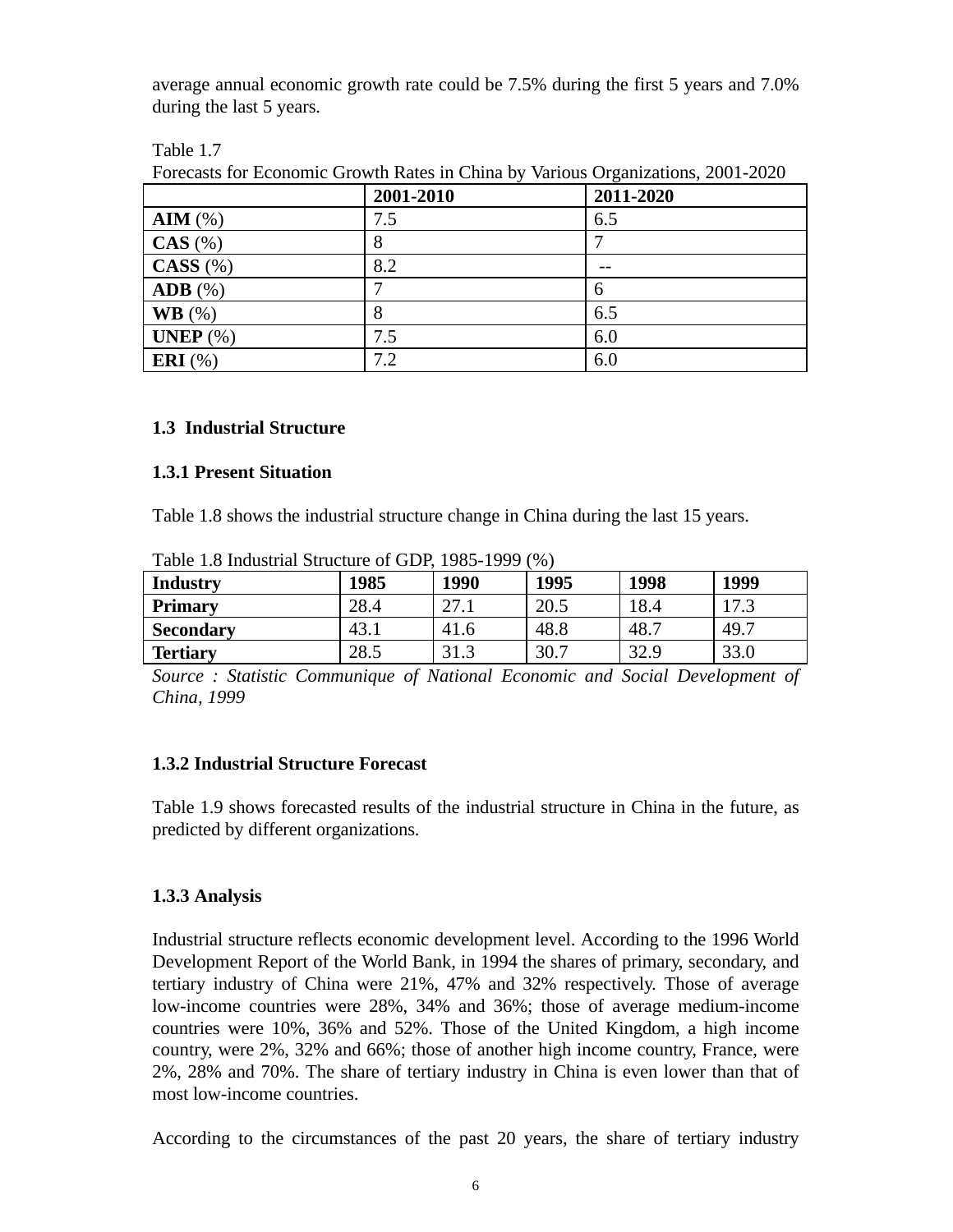increased from 23.7% in 1978 to 32.9% in 1998, increasing 0.46% per year. This rate will increase considerably in future, therefore making a high forecast is reasonable.

The share of secondary industry is stable. It was 48.2% in 1978 and 48.7% in 1998. This means that China is still in the industrialization stage, and the growth of GDP relies mainly on the growth of secondary industry. However, according to the experiences of developed countries, the share of secondary industry in China should decrease gradually.

The share of primary industry has decreased rapidly in the past 20 years, decreasing from 28.1% in 1978 to 18.4% in 1998. It is estimated that this trend will continue.

According to the above analysis, the author supports the forecast by ERI. It is relatively high, yet it does not meet government goals. *The China Economic Herald* published the paper of Jiang Junlu, from the State Development Planning Commission (SDPC) on March 31 1999. The paper, which concentrated on formulation of the Tenth Five-year Plan, stated that the average ratio of industries will be 14: 40: 46 between 2001-2005. This demands an even greater decrease in the share of secondary industry and an increase in the share of tertiary industry.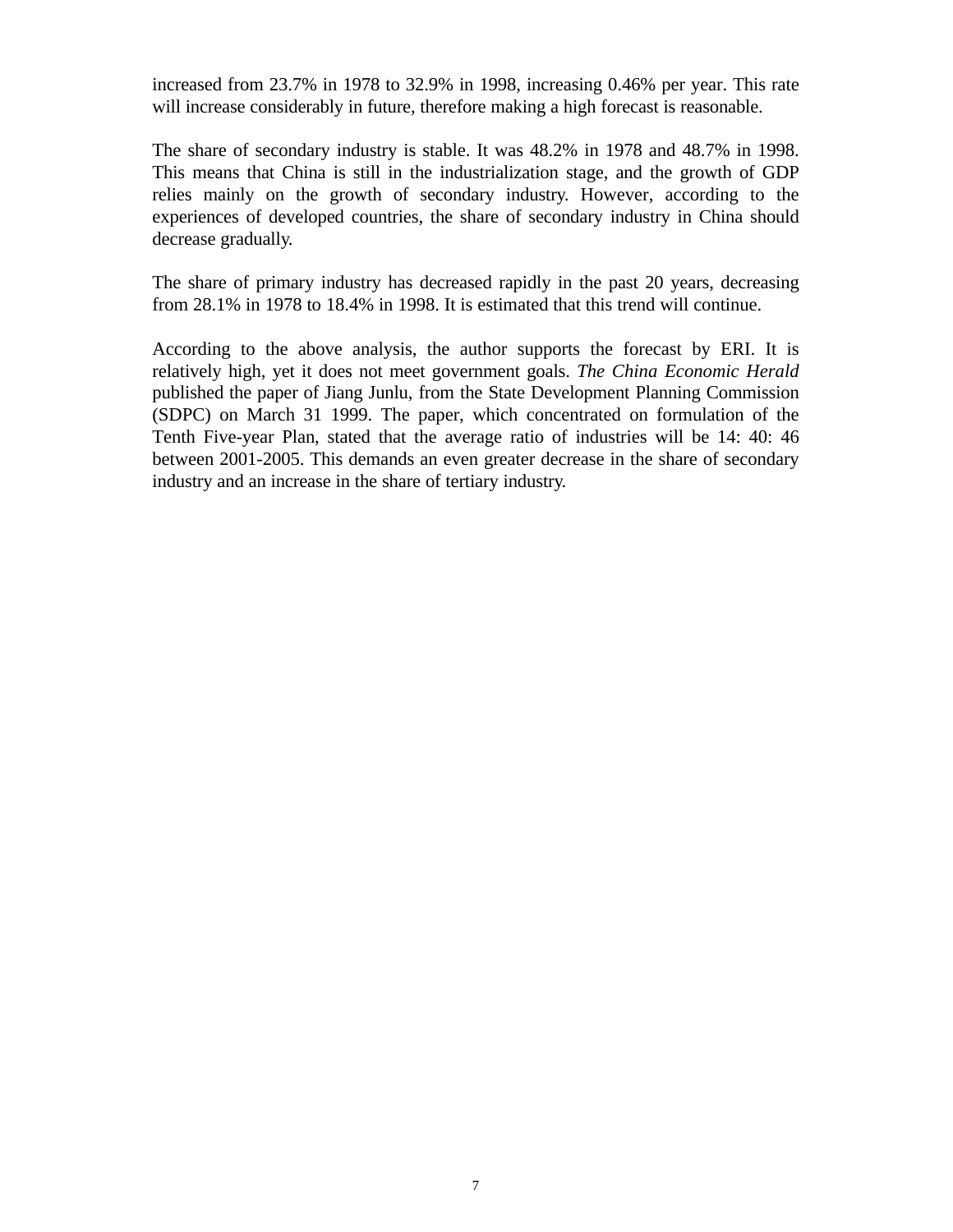|             | 2000           |                  |                 | 2010           |           |                 | 2020           |                  |                 |  |
|-------------|----------------|------------------|-----------------|----------------|-----------|-----------------|----------------|------------------|-----------------|--|
|             | <b>Primary</b> | <b>Secondary</b> | <b>Tertiary</b> | <b>Primary</b> | Secondary | <b>Tertiary</b> | <b>Primary</b> | <b>Secondary</b> | <b>Tertiary</b> |  |
| <b>CASS</b> |                | 51.7             | 31.0            | 14             | 51.5      | 34.4            | 11             | 50.2             | 38.3            |  |
| $SDC*$      | 14.73          | 47.68            | 37.59           | 9.38           | 48.96     | 41.66           | 6.85           | 48.35            | 44.79           |  |
| <b>ADB</b>  | 23             | 44.0             | 33.0            | $- -$          | $- -$     | $- -$           | 15             | 42.0             | 43.0            |  |
| <b>WB</b>   | 16             | 50.0             | 34.0            | $- -$          | $- -$     | $- -$           | 7.0            | 48.0             | 45.0            |  |
| <b>UNEP</b> | 18.4           | 45.16            | 36.3            | 12.2           | 43.36     | 44.44           | 8.7            | 41.0             | 50.3            |  |
| <b>ERI</b>  | 17.0           | 49.0             | 34.0            | 12.0           | 45.0      | 43.0            | 8.5            | 41.0             | 50.5            |  |

### Table 1.9 Forecast for Industrial Structure of GDP by Various Organizations, 2000-2020 (%)

*Source : State Development Research Center*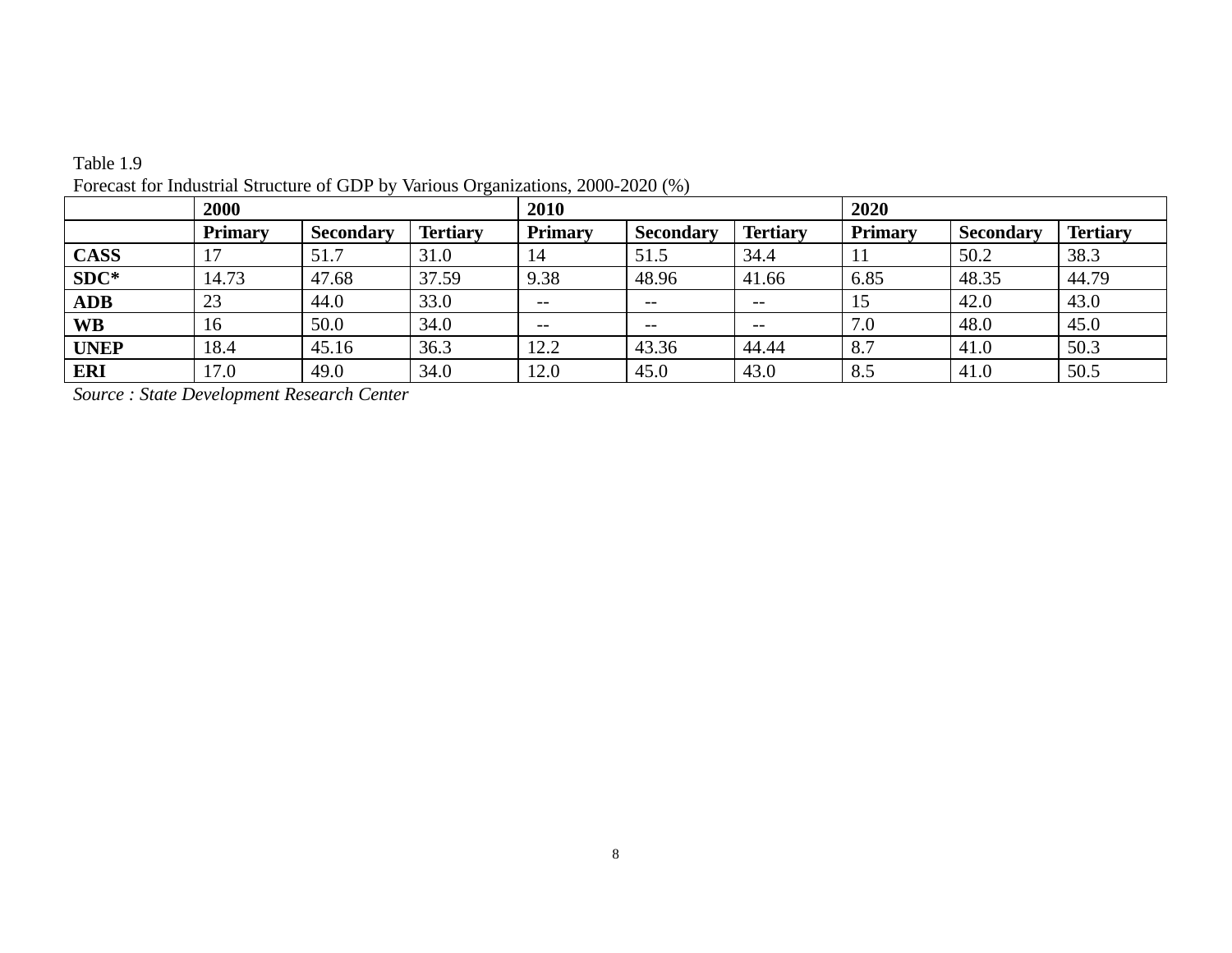#### **1.3.4 Forecast for the Future Economy of China**

Table 1.10 shows the forecasted results of GDP and industrial structure of China in future, as predicted by the author.

| T Orceast for the Economy of China, 1775-2020 |                                 |        |        |         |         |  |  |  |  |  |  |
|-----------------------------------------------|---------------------------------|--------|--------|---------|---------|--|--|--|--|--|--|
|                                               |                                 | 1995   | 2000   | 2010    | 2020    |  |  |  |  |  |  |
|                                               | GDP(1995 price), (billion yuan) | 5847.8 | 8592.3 | 17184.6 | 30775.0 |  |  |  |  |  |  |
|                                               | Annual average GDP growth rate  |        | 8.0    | 7.2     | 6.0     |  |  |  |  |  |  |
| $(\%)$                                        |                                 |        |        |         |         |  |  |  |  |  |  |
| <b>Industrial</b>                             | <b>Primary</b>                  | 20.5   | 17.0   | 12.0    | 8.5     |  |  |  |  |  |  |
| structure                                     |                                 |        |        |         |         |  |  |  |  |  |  |
| (%)                                           |                                 |        |        |         |         |  |  |  |  |  |  |
|                                               | <b>Secondary</b>                | 48.8   | 49.0   | 45.0    | 41.0    |  |  |  |  |  |  |
|                                               | <b>Tertiary</b>                 | 30.7   | 34.0   | 43.0    | 50.5    |  |  |  |  |  |  |

|  |  | Forecast for the Economy of China, 1995-2020 |
|--|--|----------------------------------------------|

*Source: Author's forecast*

Table 1.10

*Note : Please see note under Table 1.3 for details about rates*.

#### **1.4 Energy Conservation Scenario**

#### **1.4.1 Present Situation**

Since the 1980s, the Chinese government has strengthened the work of energy conservation. The government put energy conservation into economic and social development planning; established an energy conservation management system and technology service system; formulated policies, laws, regulations and standards; provided financial support and information services; encouraged the research, development, and expansion of energy conservation technologies; publicized energy conservation; and carried out energy conservation education and training activities. China has made great progress in energy conservation in the last 20 years.

From 1980 to 1998, the annual average GDP growth rate of China was as high as 9.87% while the annual average energy consumption growth rate was only 4.87%. The energy consumption elasticity coefficient was 0.47. Half of the energy demand for economic growth was met by new development, and the other half was met by conservation.

From 1981 to 1998, energy consumption per unit GDP (1990 price) decreased from 7.89 tce/10,000 yuan to 3.3 tce/10,000 yuan, decreasing 58.05%. The difference of unit energy consumption of major energy intensive products between China and international advanced standards decreased considerably. From 1980 to 1997, the difference of unit energy consumption for thermal power supply in China versus overseas decreased from 32.5% to 25.8%, and comparable unit energy consumption for steel production decreased from 70.4% to 48.8%.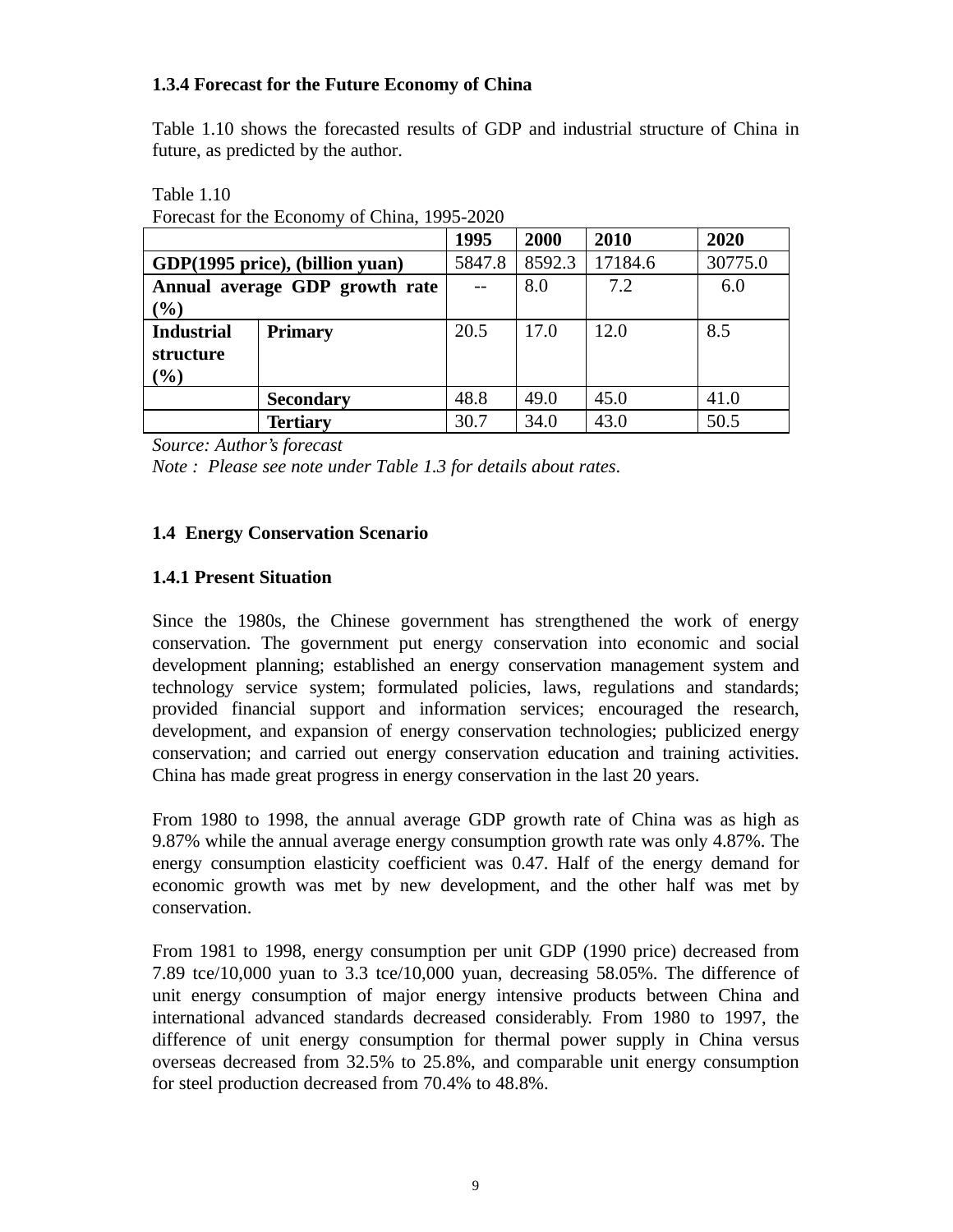#### **1.4.2 Forecast for Energy Consumption Per Unit GDP**

In the Ninth Five-year Plan, the Chinese government chooses the energy development strategy of relying on "both resource development and conservation, and giving the priority to conservation". The Energy Conservation Law was issued in November of 1997. Energy conservation is still in an important part of the Tenth Five-year Plan, through 2015. During the next 20 years, along with adjustment of the economic structure and the upgrading of industries, the trend of energy conservation will not change.

Energy consumption per unit GDP decreased more rapidly in the 1990s. It decreased from  $5.2$  tce/10,000 Yuan in 1990 to  $4.0$  tce/10,000 Yuan. The annual average energy conservation rate was 5.1%. The Chinese government has strengthened the adjustment of industrial structure in recent years, limiting the production of some energy intensive products. Energy consumption in China decreased from 1,389 Mtce in 1996 to 1,360 Mtce in 1998, while the national economy still increased rapidly. The resulting annual average energy conservation rate was over 8% during these two years. It is estimated that this trend will continue until 2000. However, because energy consumption per unit GDP of China is still very high (7 times higher than Japan, and 50% higher than India), there is still huge potential for energy conservation after 2000. According to this analysis, the author made a forecast on energy consumption per unit GDP in China in future (Table 1.12).

|                                   | <b>China</b> | <b>USA</b> | Japan | <b>Russia</b> | India | World |
|-----------------------------------|--------------|------------|-------|---------------|-------|-------|
| GDP (billion 1987 US\$)           | 760          | 5554       | 3147  | 473           | 439   | 21342 |
| (1987)<br>GDP Per Capita          | 626          | 20936      | 25025 | 3200          | 464   | 3732  |
| $\mathbf{U}\mathbf{S}\mathbf{\$}$ |              |            |       |               |       |       |
| <b>Primary</b><br><b>Energy</b>   | 891          | 2135       | 510   | 599           | 262   | 8478  |
| <b>Consumption (MTOE)</b>         |              |            |       |               |       |       |
| <b>Primary</b><br><b>Energy</b>   | 0.733        | 8.05       | 4.06  | 4.05          | 0.277 | 1.48  |
| <b>Consumption Per Capita</b>     |              |            |       |               |       |       |
| (TOE)                             |              |            |       |               |       |       |
| TOE/million 1987 US\$             | 1172         | 384        | 162   | 1267          | 597   | 397   |

Table 1.11

| Key indices of Selected Countries, 1996 |  |  |
|-----------------------------------------|--|--|
|                                         |  |  |

*Source: EDMC, 1999*

Table 1.12

Forecast for Energy Consumption Per Unit GDP of China, 1990-2020

|                                      | 1990         | 1995 | 1998 | 2000 | 2010 | 2020 |
|--------------------------------------|--------------|------|------|------|------|------|
| tce/10,000 $\gamma$ uan (1990 price) | ς η<br>ے . ر | 4.0  | 3.3  | 2.8  |      |      |
| Annual<br>average<br>energy          | $- -$        | 5.1  | 6.2  | 7.0  |      | 4.0  |
| conservation rate, %                 |              |      |      |      |      |      |

*Source: Author's Forecast*

*Note : Please see note under Table 1.3 for details about rates.*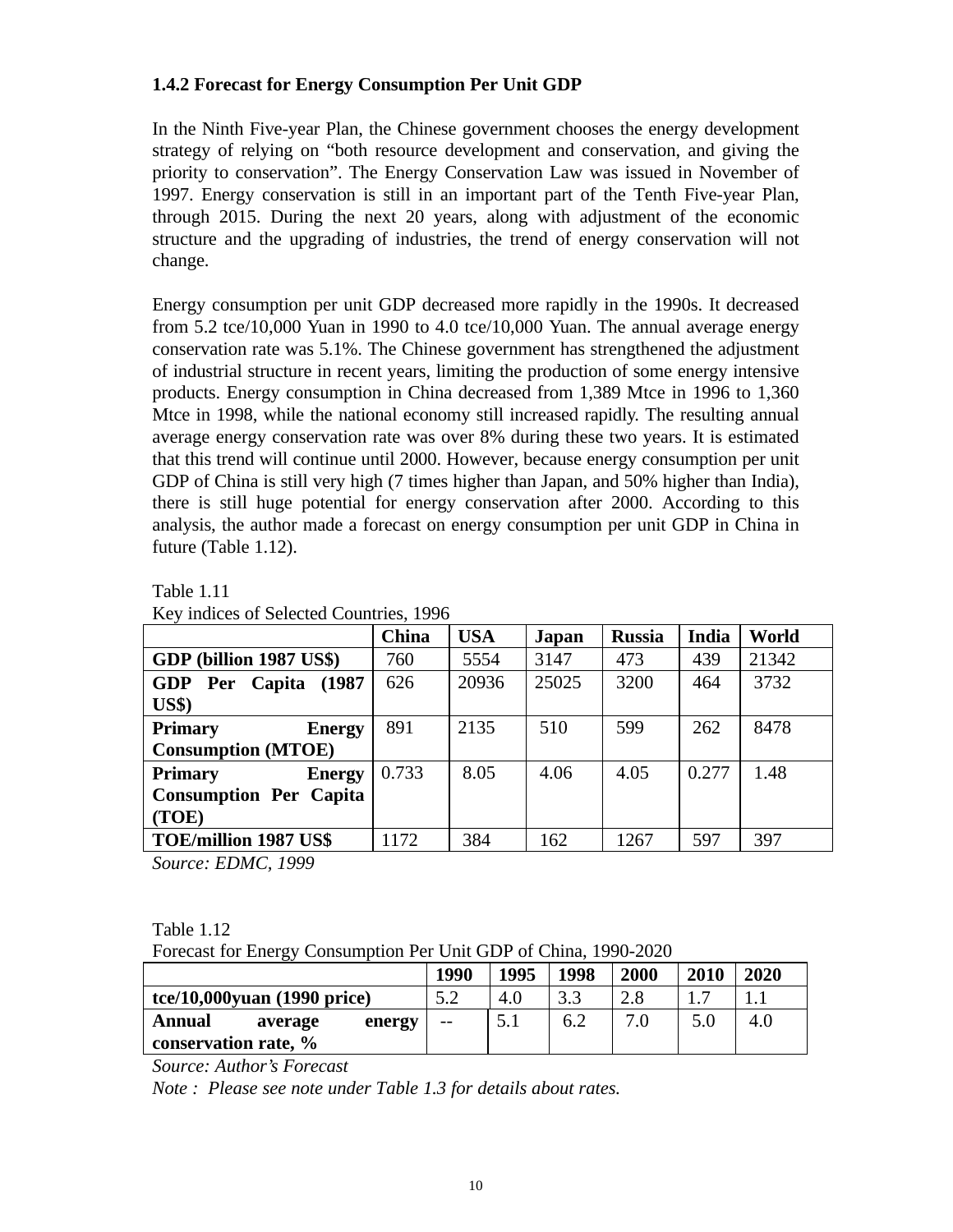## **2 End-Use Energy Demand Analysis**

#### **2.1 End-use Energy Consumption and Structure of the Base Year**

End-use energy consumption data for the base year is a fundamental element of energy demand forecasts, so it is necessary to ensure that the model input data of the base year is close to the end-use energy consumption data presented in the 1990 China Energy Balance Sheet. Meanwhile, the end-use energy consumption structure of 1995 and 1996 were carefully studied. End-use energy consumption and the industrial structure of China in 1990, 1995 and 1996 by sector are listed in Tables 2.1, 2.2 and 2.3.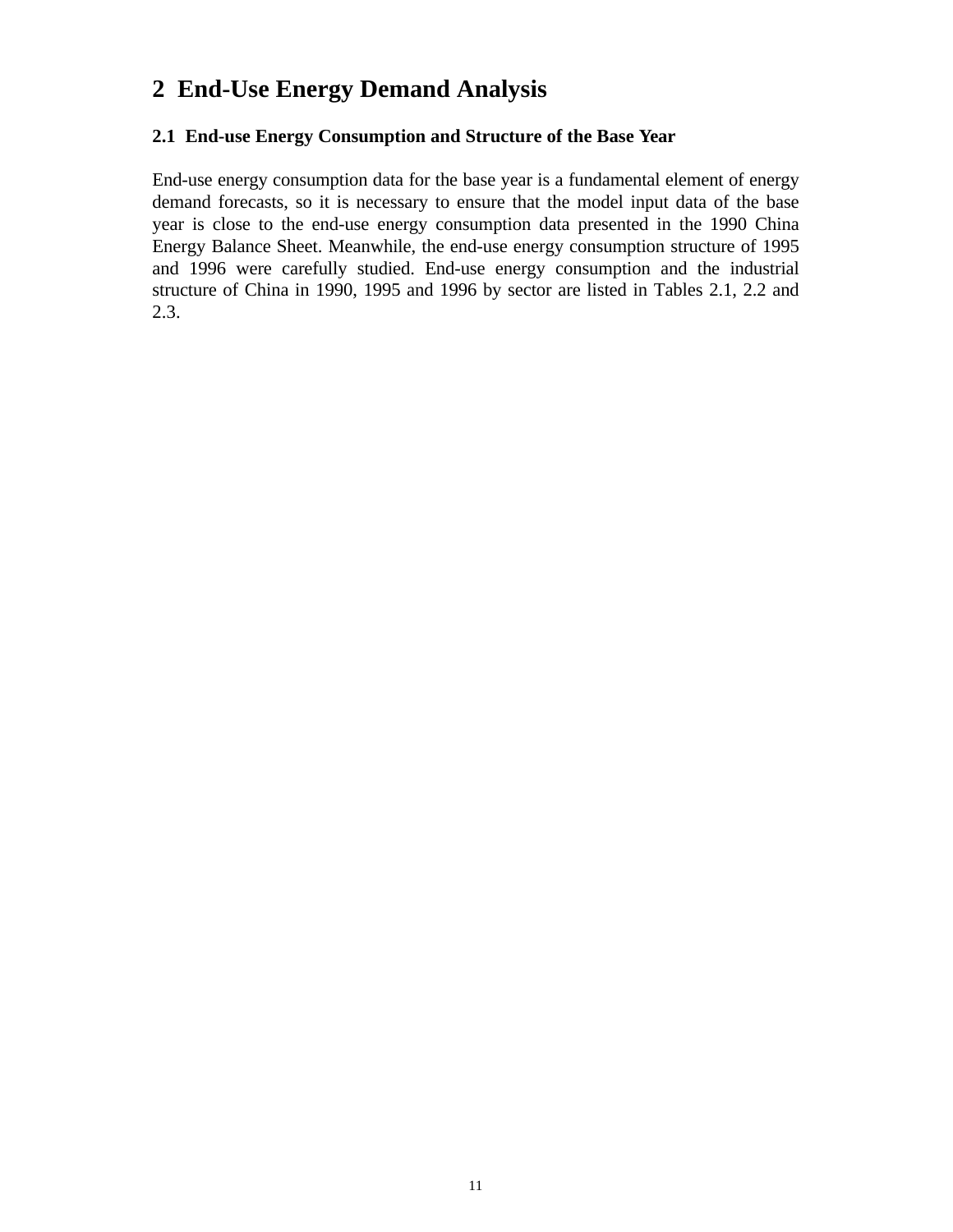|              |                                                        | <b>Residential</b> |               | <b>Agriculture</b> |                | <b>Industry</b> |               | <b>Transportation</b> |                | <b>Construction</b> |               | <b>Service</b> |               | <b>Total</b> |               |
|--------------|--------------------------------------------------------|--------------------|---------------|--------------------|----------------|-----------------|---------------|-----------------------|----------------|---------------------|---------------|----------------|---------------|--------------|---------------|
|              |                                                        | <b>Mtce</b>        | $\frac{6}{9}$ | <b>Mtce</b>        | $\frac{0}{0}$  | <b>Mtce</b>     | $\frac{0}{0}$ | <b>Mtce</b>           | $\frac{6}{9}$  | <b>Mtce</b>         | $\frac{6}{6}$ | <b>Mtce</b>    | $\frac{6}{6}$ | <b>Mtce</b>  | $\frac{0}{0}$ |
|              | Coal                                                   | 119.29             | 75.5          | 14.96              | 30.8           | 255.53          | 40.4          | 15.44                 | 34.6           | 3.13                | 25.8          | 21.70          | 46.0          | 430.05       | 45.6          |
|              |                                                        |                    |               |                    |                |                 |               |                       |                |                     |               |                |               |              |               |
| <b>Ener</b>  |                                                        |                    |               |                    |                |                 |               |                       |                |                     |               |                |               |              |               |
| gy           |                                                        |                    |               |                    |                |                 |               |                       |                |                     |               |                |               |              |               |
| varie        |                                                        |                    |               |                    |                |                 |               |                       |                |                     |               |                |               |              |               |
| ty           |                                                        |                    |               |                    |                |                 |               |                       |                |                     |               |                |               |              |               |
|              | Coke                                                   | 0.26               | 0.2           | 0.58               | 1.2            | 65.47           | 10.3          | 0.04                  | 0.1            | 0.05                | 0.4           | 0.10           | 0.2           | 66.50        | 7.0           |
|              | <b>Fuel oil</b>                                        | $\Omega$           | $\theta$      | 0.04               | 0.1            | 25.23           | 4.0           | 2.97                  | 6.6            | 0.67                | 5.5           | 0.26           | 0.5           | 29.19        | 3.1           |
|              | <b>Gasoline</b>                                        | 0.26               | 0.2           | 2.15               | 4.4            | 8.67            | 1.4           | 9.12                  | 20.4           | 1.31                | 10.8          | 6.43           | 13.6          | 27.94        | 3.0           |
|              | Diesel oil                                             | 0                  | $\theta$      | 12.84              | 26.5           | 8.76            | 1.4           | 10.33                 | 23.1           | 1.94                | 16.0          | 3.48           | 7.4           | 37.37        | 4.0           |
|              | <b>LPG</b>                                             | 2.71               | 1.7           | $\overline{0}$     | $\Omega$       | 1.34            | 0.2           | $\overline{0}$        | $\overline{0}$ | 0.02                | 0.2           | 0.22           | 0.5           | 4.29         | 0.4           |
|              | Nat. Gas                                               | 2.47               | 1.6           | $\overline{0}$     | $\overline{0}$ | 14.43           | 2.3           | 0.07                  | 0.2            | 1.41                | 11.6          | 0.16           | 0.3           | 18.54        | 2.0           |
|              | Electr.                                                | 18.80              | 11.9          | 16.73              | 34.5           | 174.0           | 27.5          | 4.15                  | 9.3            | 2.55                | 21.0          | 10.92          | 23.1          | 227.20       | 24.1          |
|              | <b>Others</b>                                          | 13.9               | 8.8           | 1.21               | 2.5            | 79.05           | 12.5          | 2.55                  | 5.7            | 1.05                | 8.7           | 3.92           | 8.3           | 112.2        | 11.9          |
|              | <b>Biomass</b>                                         | (263)              |               |                    |                |                 |               |                       |                |                     |               |                |               |              |               |
|              | <b>Total (vertical)</b>                                | 158                | 100           | 48.52              | 100            | 632.39          | 100           | 44.66                 | 100            | 12.13               | 100           | 47.20          | 100           | 942.89       | 100           |
| <b>Total</b> |                                                        | 158                | 16.8          | 48.52              | 5.1            | 632.39          | 67.1          | 44.66                 | 4.7            | 12.13               | 1.3           | 47.20          | 5.0           | 942.89       | 100           |
| (horizontal) |                                                        |                    |               |                    |                |                 |               |                       |                |                     |               |                |               |              |               |
|              | Note: Biomass consumption is not counted in the total. |                    |               |                    |                |                 |               |                       |                |                     |               |                |               |              |               |

## Table 2.1 1990 China End-use Energy Consumption and Structure by Sector

| Source | $\sim$<br>hına | Energy | statistical | Yearbook. | $\sim$<br>hinese | :nergy | Publishing | House | 1997 |
|--------|----------------|--------|-------------|-----------|------------------|--------|------------|-------|------|
|        |                |        |             |           |                  |        |            |       |      |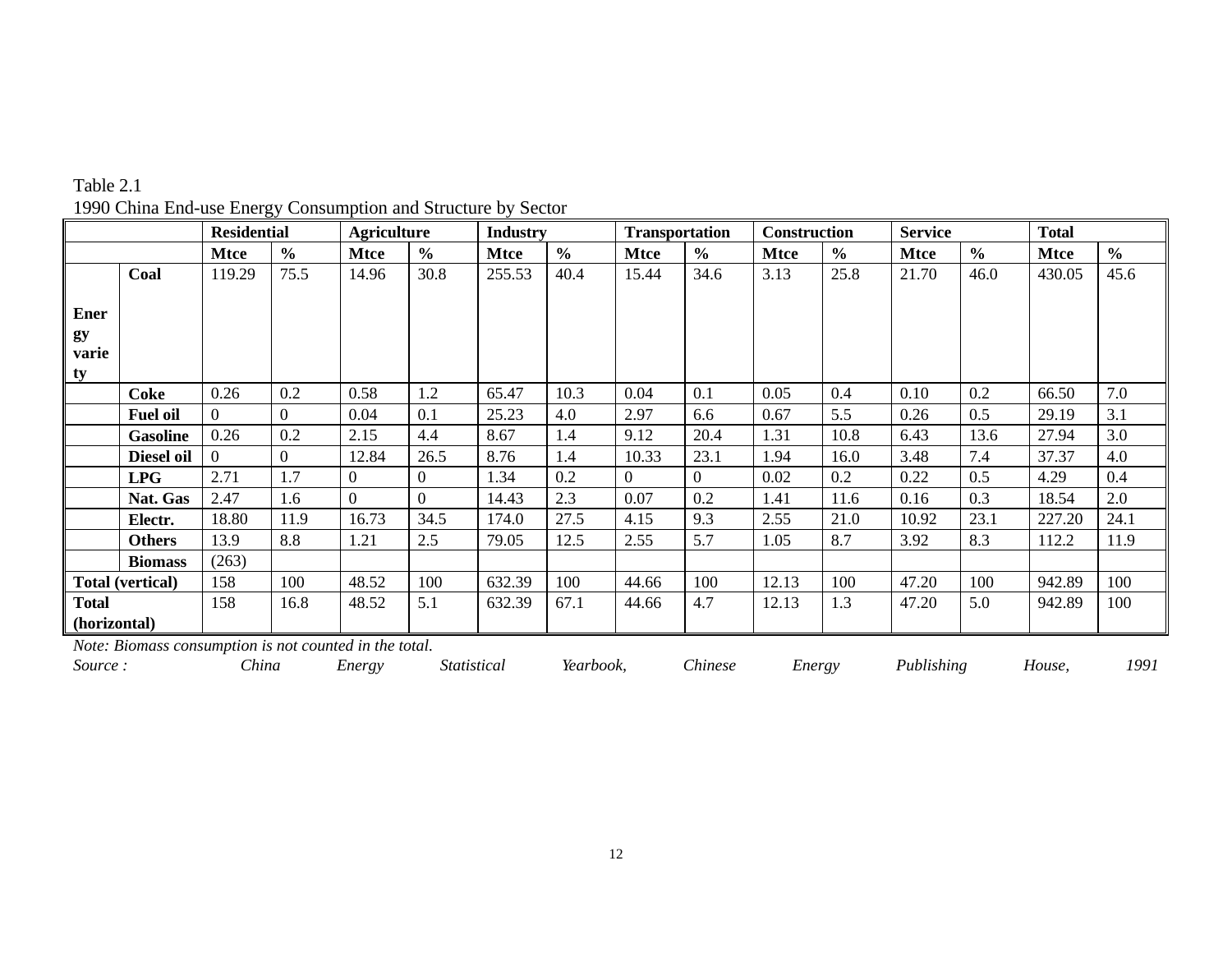|              |                         | <b>Residential</b> |               | <b>Agriculture</b> |                | <b>Industry</b> |               | <b>Transportation</b> |               | <b>Construction</b> |               | <b>Service</b> |               | <b>Total</b> |               |
|--------------|-------------------------|--------------------|---------------|--------------------|----------------|-----------------|---------------|-----------------------|---------------|---------------------|---------------|----------------|---------------|--------------|---------------|
|              |                         | <b>Mtce</b>        | $\frac{0}{0}$ | <b>Mtce</b>        | $\frac{0}{0}$  | <b>Mtce</b>     | $\frac{0}{0}$ | <b>Mtce</b>           | $\frac{6}{6}$ | <b>Mtce</b>         | $\frac{6}{6}$ | <b>Mtce</b>    | $\frac{6}{6}$ | <b>Mtce</b>  | $\frac{6}{6}$ |
|              | Coal                    | 94.9               | 60.3          | 13.24              | 24.0           | 327.43          | 36.6          | 9.35                  | 16.5          | 3.15                | 23.6          | 20.86          | 31.9          | 468.94       | 37.7          |
|              |                         |                    |               |                    |                |                 |               |                       |               |                     |               |                |               |              |               |
| <b>Ener</b>  |                         |                    |               |                    |                |                 |               |                       |               |                     |               |                |               |              |               |
| gy           |                         |                    |               |                    |                |                 |               |                       |               |                     |               |                |               |              |               |
| varie        |                         |                    |               |                    |                |                 |               |                       |               |                     |               |                |               |              |               |
| ty           |                         |                    |               |                    |                |                 |               |                       |               |                     |               |                |               |              |               |
|              | Coke                    | 1.28               | 0.8           | 1.25               | 2.3            | 100.39          | 11.2          | 0.10                  | 0.2           | 0.10                | 0.7           | 0.31           | 0.5           | 103.43       | 8.3           |
|              | <b>Fuel oil</b>         | $\theta$           | $\Omega$      | 0.12               | 0.2            | 28.05           | 3.1           | 3.23                  | 5.7           | 0.20                | 1.5           | 0.53           | 0.8           | 32.13        | 2.6           |
|              | <b>Gasoline</b>         | 0.94               | 0.6           | 2.64               | 4.8            | 11.95           | 1.3           | 14.45                 | 25.5          | 1.52                | 11.4          | 11.3           | 17.3          | 42.81        | 3.4           |
|              | <b>Diesel oil</b>       | 0.23               | 0.1           | 14.52              | 26.4           | 15.32           | 1.7           | 18.08                 | 31.9          | 1.71                | 12.8          | 10.86          | 16.6          | 59.01        | 4.7           |
|              | <b>LPG</b>              | 9.13               | 5.8           | $\theta$           | $\overline{0}$ | 3.26            | 0.4           | 0.01                  | $\Omega$      | 0.01                | 0.1           | 0.39           | 0.6           | 12.80        | 1.0           |
|              | <b>Natural</b>          | 2.58               | 1.6           | $\overline{0}$     | $\overline{0}$ | 19.03           | 2.1           | 0.09                  | 0.2           | 0.04                | 0.3           | 0.23           | 0.4           | 21.98        | 1.8           |
|              | gas                     |                    |               |                    |                |                 |               |                       |               |                     |               |                |               |              |               |
|              | Electricit              | 38.07              | 24.2          | 22.05              | 40.0           | 261.77          | 29.3          | 6.90                  | 12.2          | 6.04                | 45.2          | 16.42          | 25.1          | 351.24       | 28.3          |
|              | v                       |                    |               |                    |                |                 |               |                       |               |                     |               |                |               |              |               |
|              | <b>Others</b>           | 10.39              | 6.6           | 1.27               | 2.3            | 127.05          | 14.2          | 4.36                  | 7.7           | 0.57                | 4.3           | 4.51           | 6.9           | 149.10       | 12.0          |
|              | <b>Biomass</b>          | (251)              |               |                    |                |                 |               |                       |               |                     |               |                |               |              |               |
|              | <b>Total (vertical)</b> | 157.4              | 100           | 55.05              | 100            | 894.73          | 100           | 56.58                 | 100           | 13.34               | 100           | 65.37          | 100           | 1242.53      | 100           |
| <b>Total</b> |                         | 157.4              | 12.7          | 55.05              | 4.4            | 894.73          | 72.0          | 56.58                 | 4.5           | 13.34               | 1.1           | 65.37          | 5.3           | 1242.53      | 100           |
| (horizontal) |                         |                    |               |                    |                |                 |               |                       |               |                     |               |                |               |              |               |

Table 2.2 1995 China End-use Energy Consumption and Structure by Sector

*Note: Biomass consumption is not counted in the total.*

*Source: State Statistical Bureau, The Ministry of Agriculture, 1996*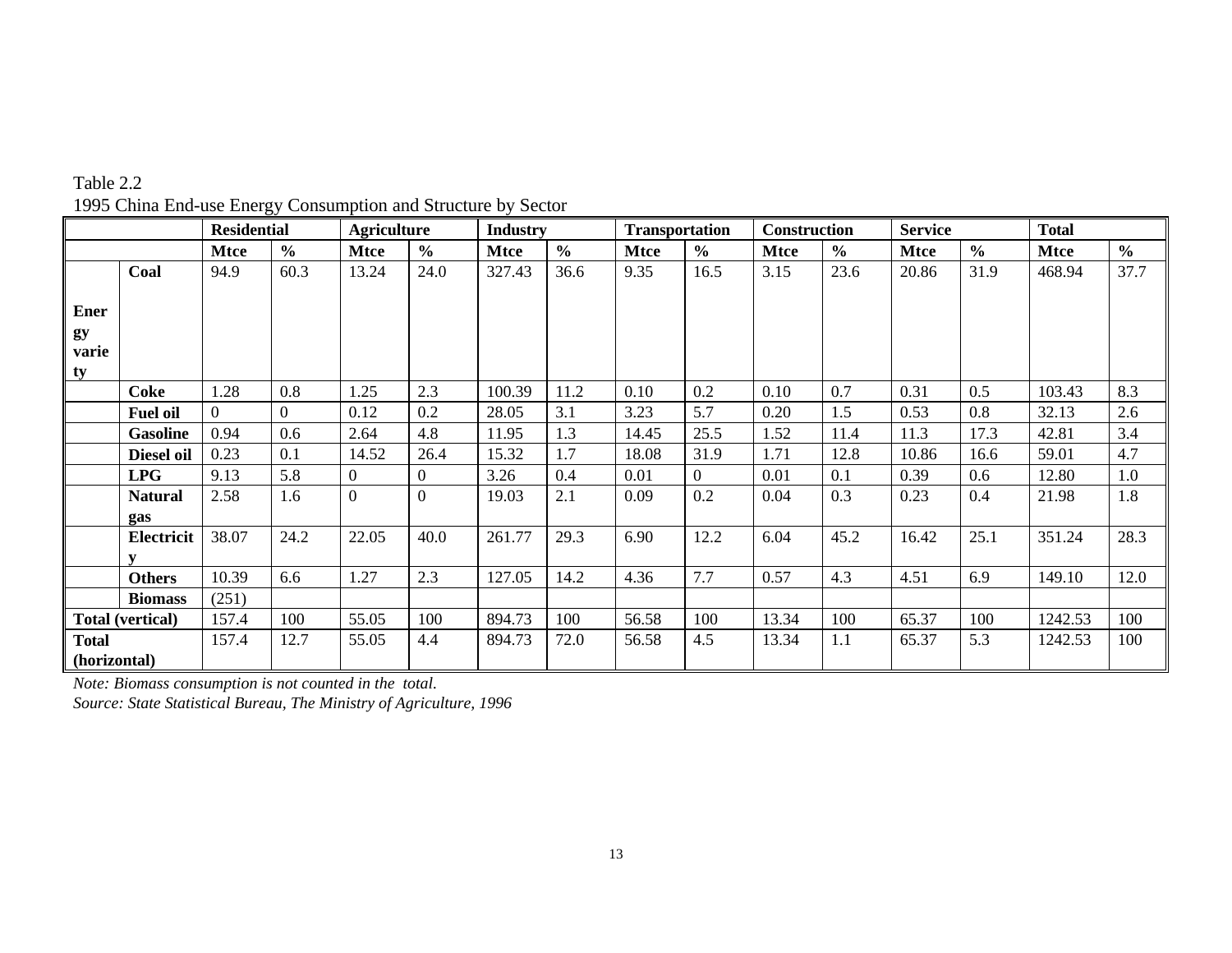|              |                         | <b>Residential</b> |               | <b>Agriculture</b> |                | <b>Industry</b> |               | <b>Transportation</b> |               | Construction |               | <b>Service</b> |               | <b>Total</b> |               |
|--------------|-------------------------|--------------------|---------------|--------------------|----------------|-----------------|---------------|-----------------------|---------------|--------------|---------------|----------------|---------------|--------------|---------------|
|              |                         | <b>Mtce</b>        | $\frac{0}{0}$ | <b>Mtce</b>        | $\frac{0}{0}$  | <b>Mtce</b>     | $\frac{0}{0}$ | <b>Mtce</b>           | $\frac{0}{0}$ | <b>Mtce</b>  | $\frac{6}{6}$ | <b>Mtce</b>    | $\frac{6}{6}$ | <b>Mtce</b>  | $\frac{0}{0}$ |
|              | Coal                    | 106.25             | 60.0          | 14.63              | 25.6           | 363.51          | 38.5          | 8.89                  | 15.4          | 3.39         | 23.4          | 21.62          | 27.9          | 518.30       | 39.0          |
|              |                         |                    |               |                    |                |                 |               |                       |               |              |               |                |               |              |               |
| Ene          |                         |                    |               |                    |                |                 |               |                       |               |              |               |                |               |              |               |
| rgy          |                         |                    |               |                    |                |                 |               |                       |               |              |               |                |               |              |               |
| type         |                         |                    |               |                    |                |                 |               |                       |               |              |               |                |               |              |               |
|              | Coke                    | 1.21               | 0.7           | 1.15               | 2.0            | 100.30          | 10.6          | 0.06                  | 0.1           | 0.13         | 0.9           | 0.39           | 0.5           | 103.25       | 7.8           |
|              | <b>Fuel oil</b>         | $\Omega$           | $\Omega$      | 0.04               | 0.1            | 27.76           | 2.9           | 3.18                  | 5.5           | 0.20         | 1.4           | 4.78           | 6.2           | 32.84        | 2.5           |
|              | <b>Gasoline</b>         | 1.27               | 0.7           | 2.65               | 4.6            | 13.17           | 1.4           | 14.58                 | 25.3          | 1.56         | 10.8          | 13.57          | 17.5          | 46.81        | 3.5           |
|              | Diesel oil              | 0.32               | 0.2           | 14.95              | 26.1           | 15.61           | 1.7           | 18.33                 | 31.8          | 1.88         | 13.0          | 12.98          | 16.7          | 64.08        | 4.8           |
|              | <b>LPG</b>              | 12.01              | 6.8           | $\theta$           | $\overline{0}$ | 2.98            | 0.3           | 0.03                  | 0.1           | 0.01         | 0.1           | 0.73           | 0.9           | 15.75        | 1.2           |
|              | <b>Natural</b>          | 2.63               | 1.48          | 0.03               | 0.1            | 19.53           | 2.1           | 0.16                  | 0.3           | 0.20         | 1.4           | 0.29           | 0.4           | 22.85        | 1.7           |
|              | gas                     |                    |               |                    |                |                 |               |                       |               |              |               |                |               |              |               |
|              | <b>Electricit</b>       | 42.90              | 24.2          | 23.41              | 40.9           | 275.38          | 29.2          | 7.48                  | 13.0          | 6.87         | 47.4          | 22.27          | 28.7          | 378.35       | 28.5          |
|              | v                       |                    |               |                    |                |                 |               |                       |               |              |               |                |               |              |               |
|              | <b>Others</b>           | 10.55              | 6.0           | 0.31               | 0.5            | 125.14          | 13.3          | 4.86                  | 8.4           | 0.25         | 1.7           | 0.89           | 1.1           | 145.08       | 10.9          |
|              | <b>Biomass</b>          |                    |               |                    |                |                 |               |                       |               |              |               |                |               |              |               |
|              | <b>Total (vertical)</b> | 177.14             | 100           | 57.17              | 100            | 943.42          | 100           | 57.57                 | 100           | 14.49        | 100           | 77.52          | 100           | 1327.31      | 100           |
| <b>Total</b> |                         | 177.14             | 13.4          | 57.17              | 4.3            | 943.42          | 71.1          | 57.57                 | 4.3           | 14.49        | 1.1           | 77.52          | 5.8           | 1327.31      | 100           |
| (horizontal) |                         |                    |               |                    |                |                 |               |                       |               |              |               |                |               |              |               |

Table 2.3 1996 China End-use Energy Consumption and Structure by Sector

*Source: China Energy Statistical Yearbook (1991-1996), China Statistical Publishing House*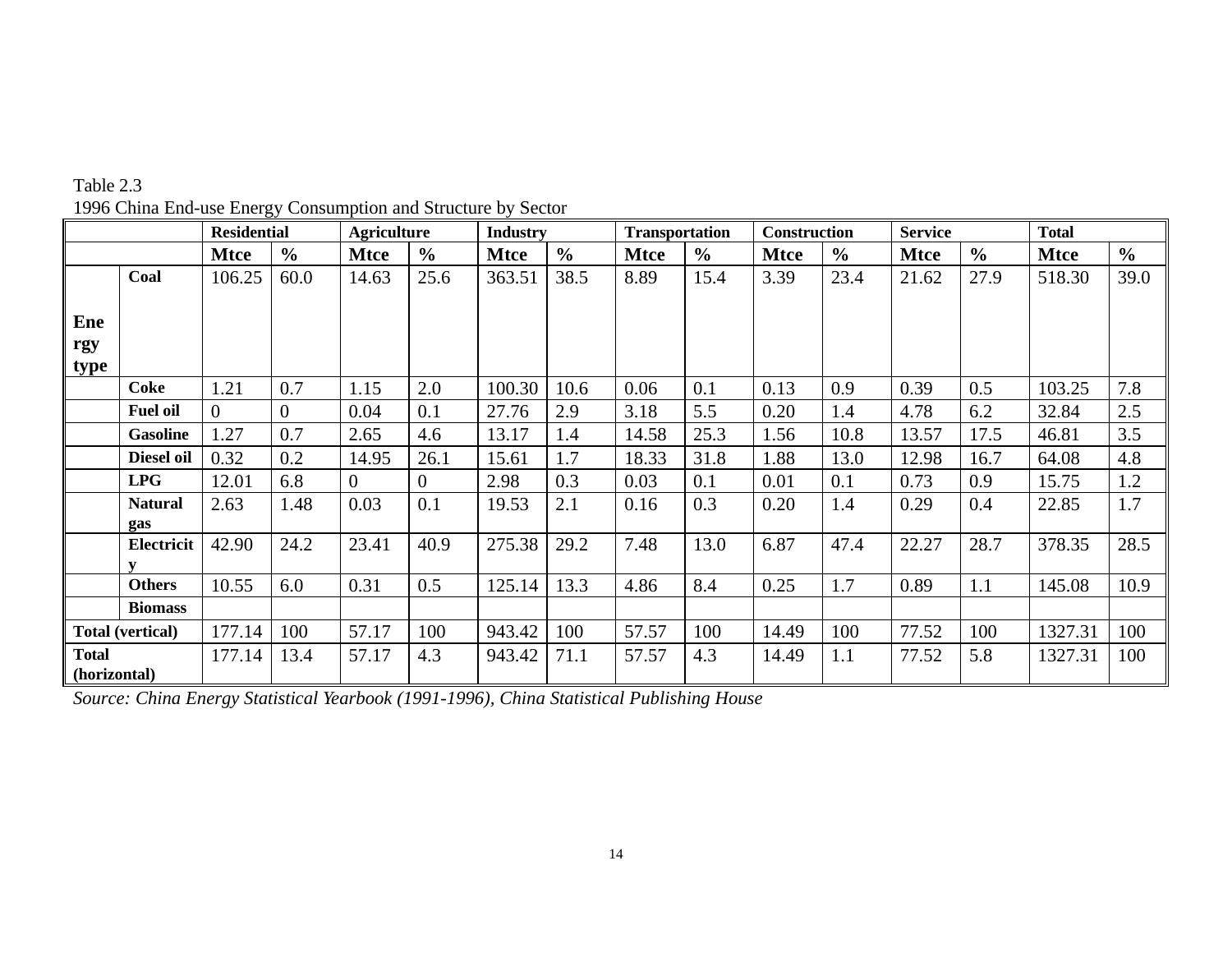#### **2.2 Analysis and Forecast of Residential Energy Demand**

In 1990, residential energy consumption was 168 Mtce, accounting for 16% of the total commercial end-use energy consumption, which was only second to industrial energy consumption. However, the share was far below the average level of developed countries, which was 28%. Table 2.4 shows non-traditional residential energy consumption and structure in 1990 and 1995.

|                 | Unit            | $\tilde{\phantom{a}}$<br>1990 |              | ັັ<br>1995                         |       |  |
|-----------------|-----------------|-------------------------------|--------------|------------------------------------|-------|--|
|                 |                 | <b>Consumption</b>            | <b>Share</b> | <b>Share</b><br><b>Consumption</b> |       |  |
|                 |                 |                               | $(\%)$       |                                    | (%)   |  |
| <b>Total</b>    | Mtce            | 158                           | 100          | 157                                | 100   |  |
| Coal            | Mt              | 166.997 (117.1)               | 74.11        | 135.30 (94.9)                      | 60.45 |  |
| <b>Kerosene</b> | Mt              | 1.046(1.55)                   | 0.98         | 0.64(0.95)                         | 0.60  |  |
| <b>LPG</b>      | Mt              | 1.586(2.71)                   | 1.72         | 5.34(9.13)                         | 5.82  |  |
| <b>Natural</b>  | Mm <sup>3</sup> | 1860 (2.47)                   | 1.56         | 1941 (2.58)                        | 1.64  |  |
| gas             |                 |                               |              |                                    |       |  |
| coal gas        | Mm <sup>3</sup> | 2870 (1.15)                   | 0.73         | 5669 (2.27)                        | 1.45  |  |
| <b>Heat</b>     | TJ              | 89715 (3.84)                  | 2.42         | 126371.4 (5.39)                    | 3.43  |  |
| Electricity     | TWh             | 48.08 (18.85)                 | 11.93        | 100.56 (39.42)                     | 25.11 |  |
| <b>Other</b>    | Mtce            | 10.34                         | 6.54         | 2.36                               | 1.50  |  |

Non-traditional Residential Energy Consumption and Energy Mix in 1990 and 1995

*Note: The data in parenthesis are in units of Mtce. Source: State Statistical Bureau*

Table 2.4

In addition, large quantities of biomass are consumed in rural areas. The biomass consists mainly of firewood and straw. In 1990, biomass accounted for about 80% of total rural residential energy consumption. Due to the low efficiency of biomass, total per capita energy consumption for livelihood in rural areas was higher than that of urban areas. See Table 2.5 and Table 2.6.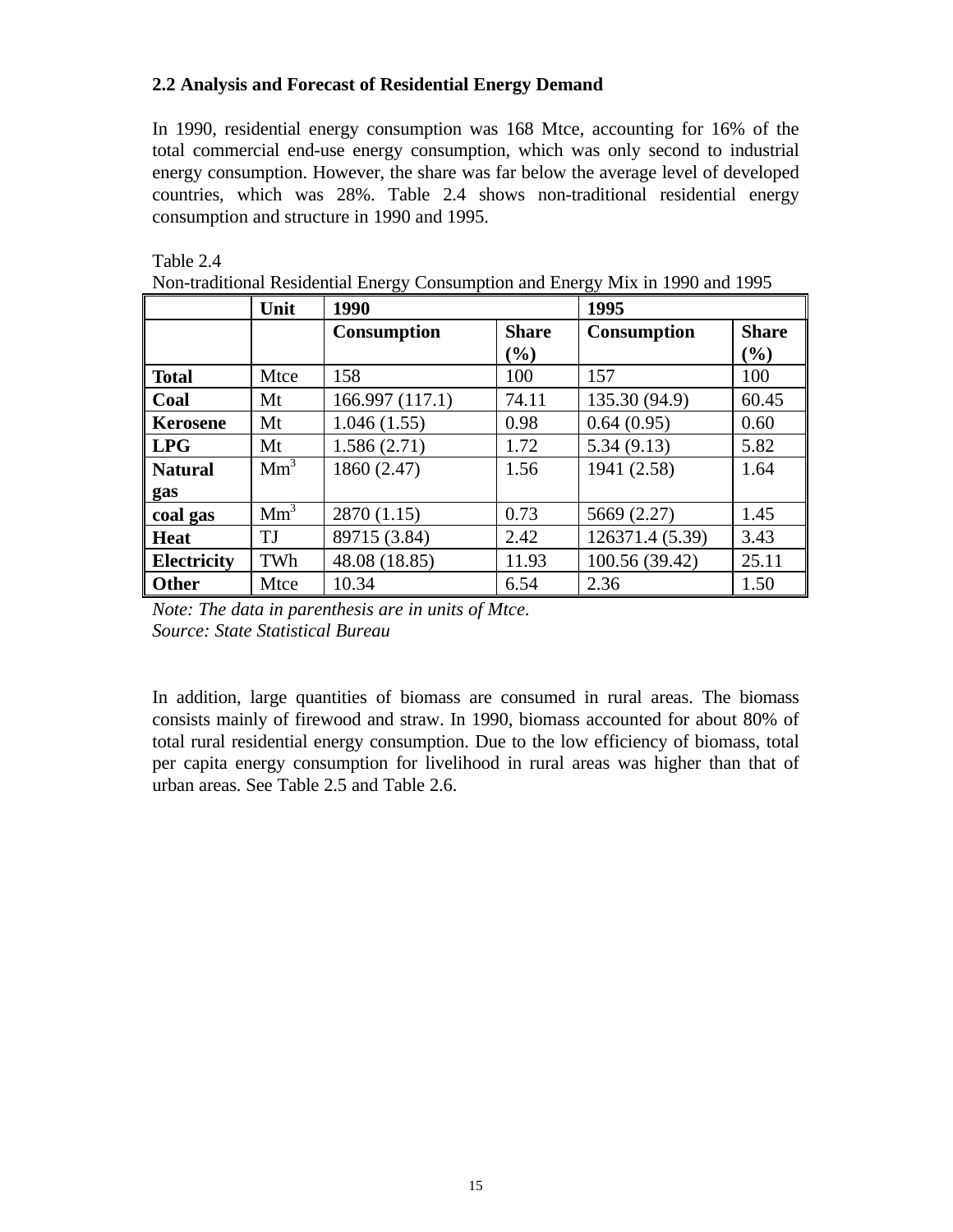|               | $\sim$<br><b>Urban</b> |               | <b>Rural</b>       |               |  |
|---------------|------------------------|---------------|--------------------|---------------|--|
|               | <b>Consumption</b>     | Share $(\% )$ | <b>Consumption</b> | Share $(\% )$ |  |
|               | (Mtce)                 |               | (Mtce)             |               |  |
| Coal          | 66.77                  | 75.81         | 53.52              | 16.31         |  |
| Coke gas      | 1.44                   | 1.64          | $\overline{0}$     | $\theta$      |  |
| <b>LPG</b>    | 2.72                   | 3.09          | $\overline{0}$     | $\theta$      |  |
| Nat. Gas      | 2.47                   | 2.81          | $\overline{0}$     | $\Omega$      |  |
| Oil products  | 0                      | 0             | 1.54               | 0.47          |  |
| Heat          | 3.84                   | 4.44          | $\theta$           | $\Omega$      |  |
| Electricity   | 10.75                  | 12.22         | 8.10               | 2.47          |  |
| <b>Biogas</b> | 0                      | 0             | 3.09               | 0.94          |  |
| Firewood      | $\theta$               | 0             | 129.97             | 39.61         |  |
| Manure        | $\overline{0}$         | 0             | 4.64               | 1.41          |  |
| <b>Straw</b>  | $\theta$               | 0             | 127.26             | 38.79         |  |
| Total         | 88.00                  | 100.00        | 328.13             | 100.00        |  |

Table 2.5 Urban and Rural Energy Consumption For Livelihood, 1990

*Source: China Energy Statistical Yearbook, 1991*

#### Table 2.6

Residential Energy Consumption in Rural and Urban Areas, 1990 and 1996

|                          | 1990  |        | 1996  |        |  |
|--------------------------|-------|--------|-------|--------|--|
|                          | Urban | Rural  | Urban | Rural  |  |
| Total (kgce/person)      | 291.5 | 389.97 | 261.6 | $380*$ |  |
| Electricity (kWh/person) | 90.1  | 24.8   | 226.1 | 67.0   |  |

*Note: \* is estimated*

Residential energy consumption includes energy for cooking, hot water, space heating, lighting, and electric appliances. The largest portion of energy is consumed by cooking and producing hot water. See Table 2.7.

Table 2.7

| 1990 residential energy consumption by usage |  |  |
|----------------------------------------------|--|--|
|                                              |  |  |

| <b>Usage</b>  |      | <b>Urban</b> |               | <b>Rural</b> |               |  |
|---------------|------|--------------|---------------|--------------|---------------|--|
|               |      | Con.(Mtce)   | Share $(\% )$ | Con.(Mtce)   | Share $(\% )$ |  |
| Cooking,      | hot  | 40.82        | 46.34         | 318.46       | 97.06         |  |
| water         |      |              |               |              |               |  |
| Space heating |      | 36.50        | 41.44         |              |               |  |
| Lighting      | $\&$ | 10.76        | 12.22         | 9.64         | 2.94          |  |
| appliance     |      |              |               |              |               |  |
| Total         |      | 88.08        | 100           | 328.13       | 100           |  |

*Source: Incorporation of Environmental Considerations in Energy Planning in China*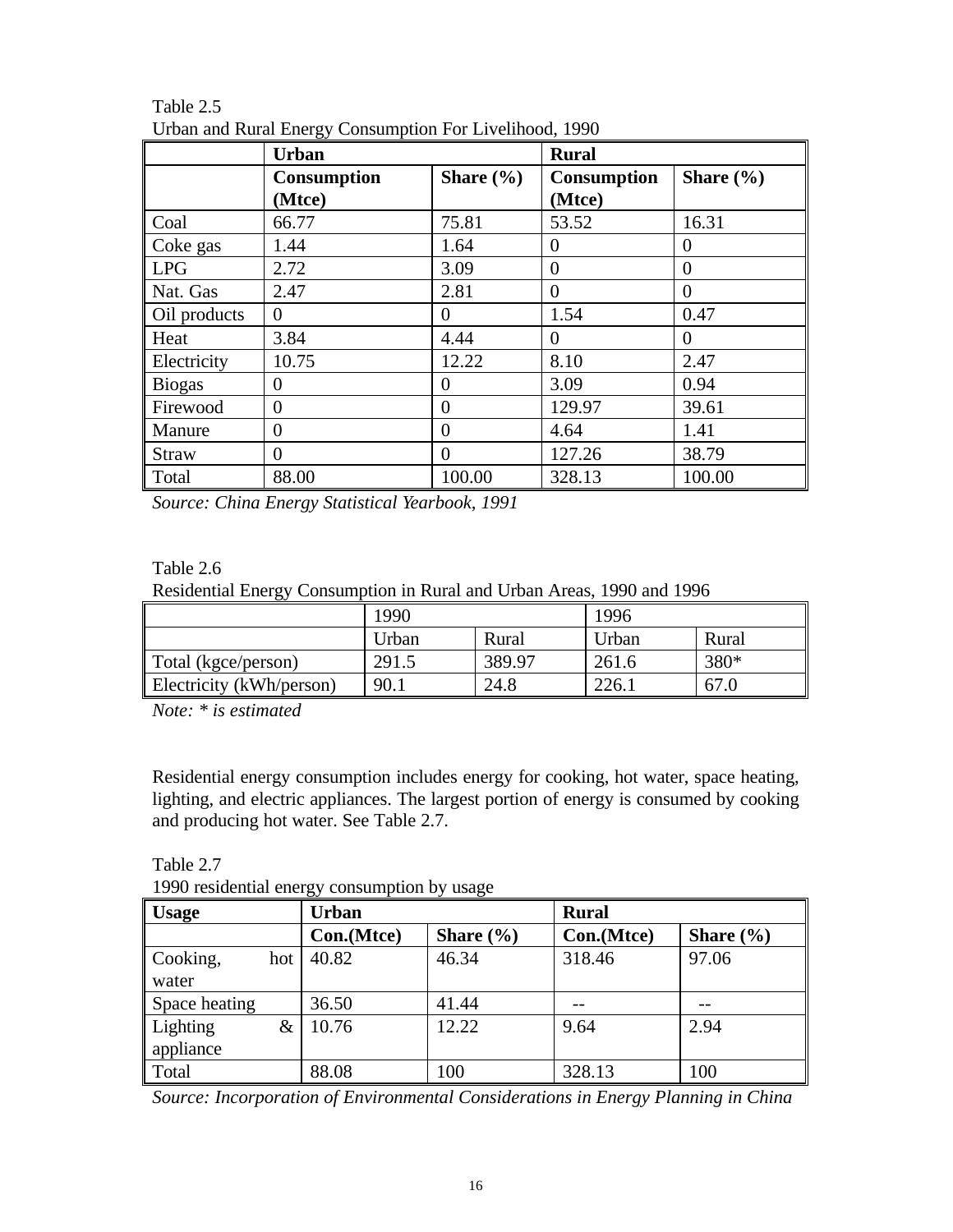(1) Current State and Future Outlook of Residential Energy Consumption in Urban Areas

In 1990, urban residential energy consumption for cooking and hot water was 40.82 Mtce, accounting for 46% of total residential consumption. It is estimated that the future increase in effective energy demand for cooking will be small, but the increase for hot water will be rapid. Along with more environmental regulations for residential consumers, the energy structure will gradually improve. There will be efficiency improvements of energy consuming devices and an increase in the use of gas for cooking, resulting in a gradual decrease in energy intensity before 2020. See Table 2.8.

Table 2.8

Energy Intensity and Energy Structure Outlook for Urban Residential Cooking and Hot Water

|                                   | 1990  | 2000  | 2010  | 2020  |
|-----------------------------------|-------|-------|-------|-------|
| <b>Intensity (tce/household)</b>  | 0.514 | 0.397 | 0.378 | 0.361 |
| Coal (raw coal + briquette),      | 70.90 | 35    | 20    | 10    |
| (9/0)                             |       |       |       |       |
| Gas (natural gas + coal gas), $ $ | 17.17 | 40    | 55    | 60    |
| (9/0)                             |       |       |       |       |
| LPG $(\% )$                       | 11.93 | 20    |       | 10    |
| Electricity $(\% )$               |       |       |       | 20    |

*Source : Author's forecasts*

In 1990, urban residential energy consumption for space heating was 36.5 Mtce, which was also a considerable portion in total energy consumption for livelihood. Energy consuming devices for space heating mainly include raw coal stoves, briquette stoves, individual boilers and central boilers. Most of the fuel that they consumed was coal. It is estimated that the share of central boilers will increase gradually in the future because of improvements in boiler efficiency and changes in dwelling features. Thus, energy intensity of space heating will decrease gradually. Following improvements in residential standard of living, more residents will demand space heating, and the proportion of space heating will gradually increase (Table 2.9).

Table 2.9

Energy Intensity and Energy Structure for Urban Residential Space Heating, 1990- 2020

|                                        | 1990  | 2000  | 2010 | 2020 |
|----------------------------------------|-------|-------|------|------|
| <b>Intensity (tce/household)</b>       | 0.957 | 0.940 | 0.90 | 0.88 |
| Heating share $(\% )$                  | 45    | 48    | 50   | 52   |
| Coal (raw coal + briquette), $(\% )$   | 75    | 65    | 50   | 40   |
| Boiler (individual + central), $(\% )$ | 17.5  | 23    | 37   | 50   |
| Other $(\% )$                          | 7.5   |       |      | 10   |

*Source : Author's forecasts*

In 1990, urban residential electricity consumption for lighting and electric appliances was 10.75 Mtce, per capita electricity consumption was 90 kWh, which was only one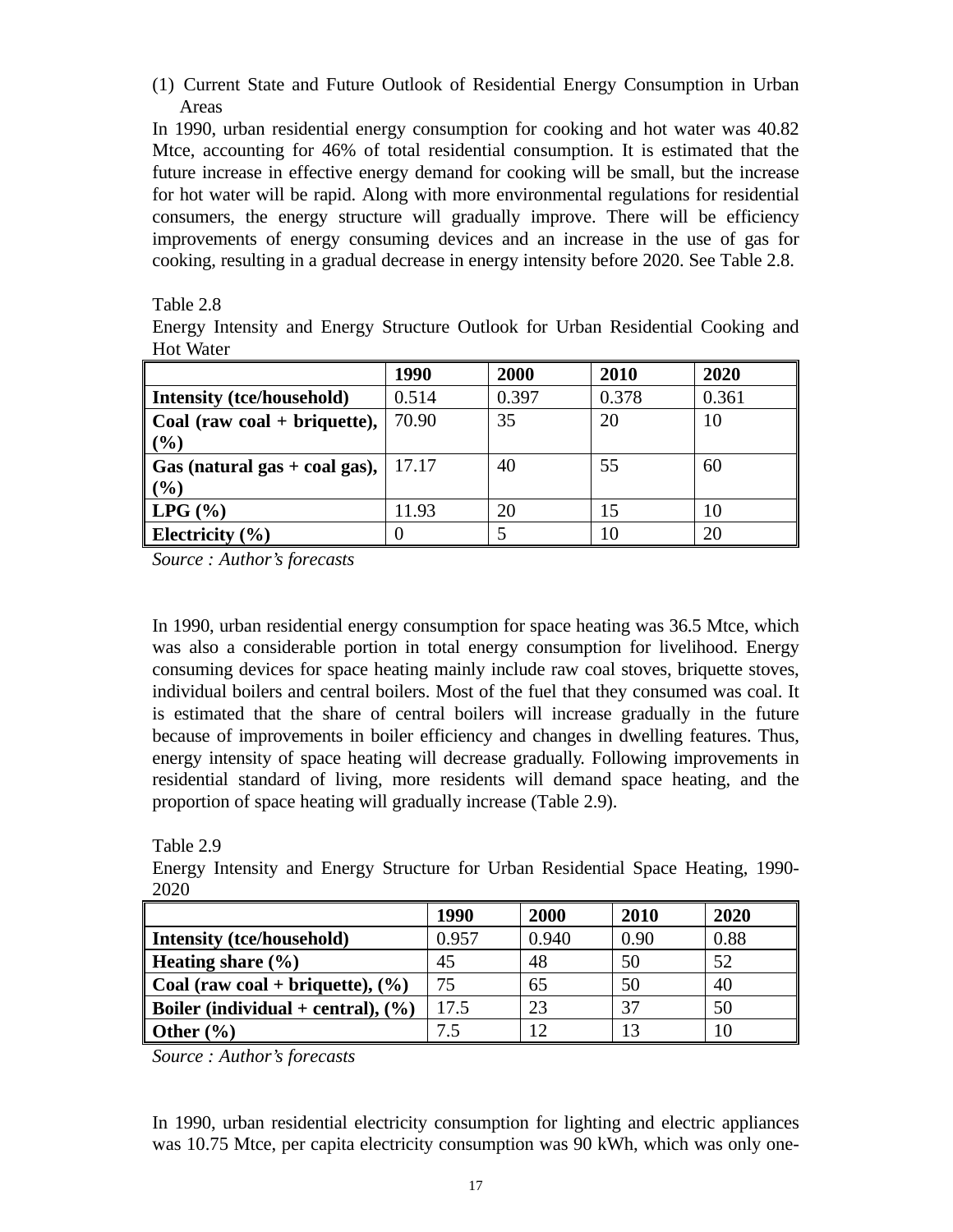tenth of that of developed countries. It is estimated that the electricity demand increase for lighting will be small. However, along with the rise in residential standard of living, electric appliances will become more popular, and the electricity intensity will increase rapidly. See Table 2.10.

Table 2.10

Energy Intensity for Urban Residential Lighting and Electric Appliances, 1990-2020

|                           | 1990 | 2000 | <b>2010</b> | 2020 |
|---------------------------|------|------|-------------|------|
| Intensity (tce/household) |      | ∪.∠J | $0.45\,$    | 0.60 |

*Source : Author's forecasts*

(2) Current State and Future Outlook of Residential Energy Consumption in Rural Areas

In 1990, residential energy consumption for livelihood in rural areas was 328.13 Mtce, of which about 80% was biomass. Although per capita energy consumption in rural areas was higher than that in urban areas, because of low energy efficiency, per capita effective energy use in rural areas was lower than that in urban areas.

Following improvements in residential standard of living, it is estimated that the effective energy demand for cooking, hot water and space heating in rural areas will increase rapidly. However, because of changes in energy structure and energy efficiency improvements of energy consuming devices, the total energy intensity will decrease. The energy structure change will be as follows: biomass will continuously decrease ; LPG will increase rapidly ; and the share of coal will decrease. See Table 2.11.

Table 2.11

Energy Intensity and Energy Structure of Rural Residential Cooking, Hot Water, and Space Heating, 1990-2020

|                                     | 1990 | 2000 | 2010 | 2020 |
|-------------------------------------|------|------|------|------|
| Intensity (tce/household)           | 1.65 | 1.45 | 1.35 |      |
| Coal (raw coal + briquette), $(\%)$ | 16.8 | 20   | 20   |      |
| $\parallel$ LPG $(\% )$             |      |      |      |      |
| Biomass $(\%)$                      | Q? ^ | 75   | 70   | 68   |

*Source : Author's forecasts*

In 1990, electricity consumption in rural areas for livelihood was 8.1 Mtce, which was less than 3% of the total energy consumption for livelihood. Per capita electricity consumption was only 25 kWh, with an estimated 100 million people who were unable to access electricity. Some residents depended on kerosene lamps for lighting. It is estimated that electric appliances will gain popularity as residential standard of living in rural areas improves. Along with the implementation of gasification programs in rural areas, more and more rural residents will use electricity for lighting. Use of kerosene lamps will decrease, and will probably vanished by 2010. Because per capita electricity consumption in rural areas in 1990 was very low, consumption will likely grow rapidly in the future. See Table 2.12.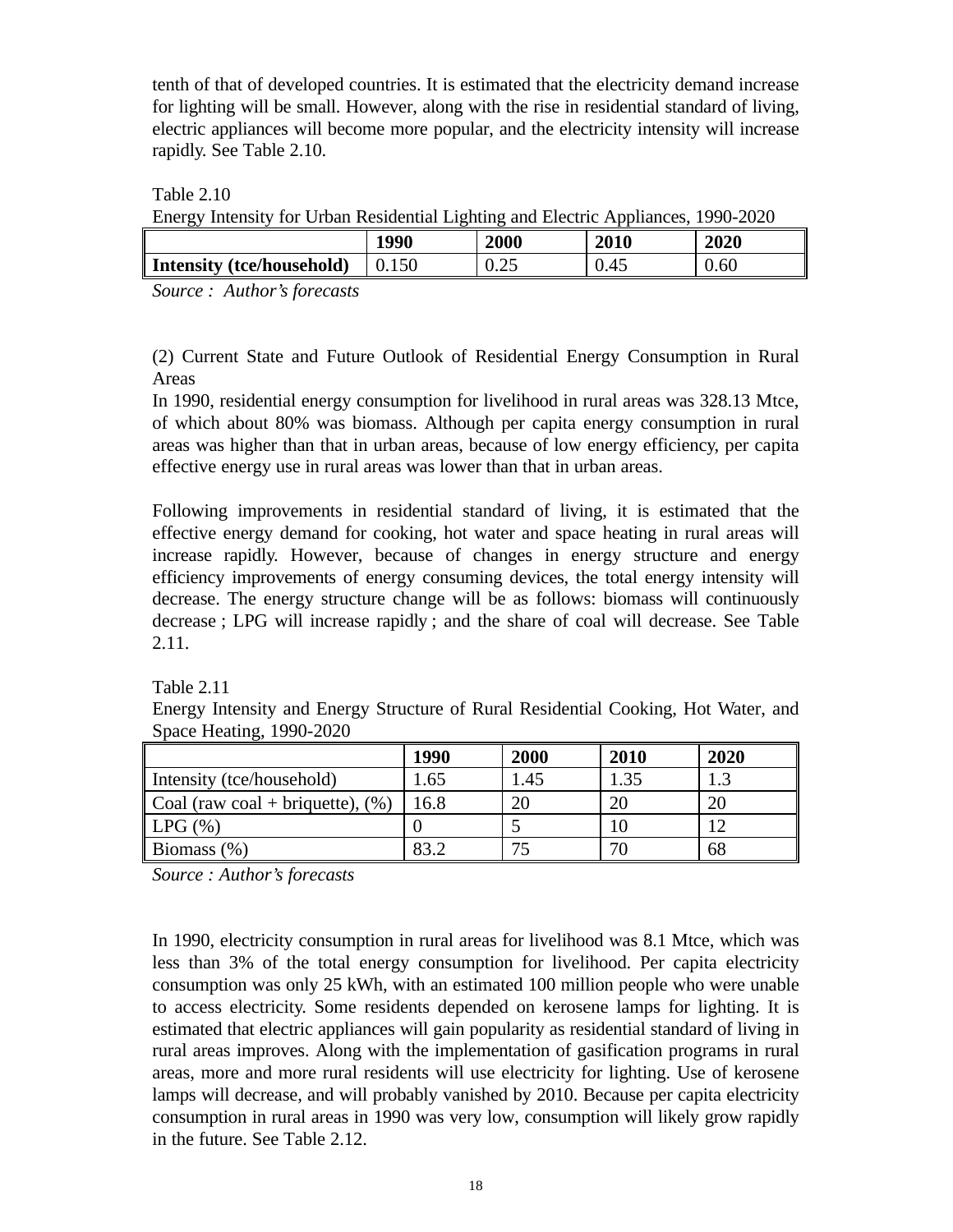Table 2.12

|                                            | 1990 | 2000 | 2010 | 2020 |
|--------------------------------------------|------|------|------|------|
| Intensity (tce/household)                  | ገ በ7 |      | 0.30 | 0.45 |
| Electricity $(\% )$                        | 84   | 90   | 100  | 100  |
| <b>Kerosene</b> $\left(\frac{0}{0}\right)$ |      |      |      |      |

Energy Intensity and Energy Structure for Rural Residential Lighting and Electric Appliances, 1990-2020

*Source : Author's forecasts*

On the whole, residential energy demand will gradually increase. However, the situation in urban and rural areas differ markedly. Urban energy demand will increase rapidly, and its share will also continuously go up. Rural living energy demand for livelihood will increase slowly between 1990 and 2020. In addition, the share of coal will decrease gradually, the share of biomass will decrease rapidly, and the shares of electricity, natural gas and LPG will continuously increase. As a result, the energy structure of residential will continuously improve.

#### **2.3 Analysis of Agricultural Energy Demand**

China is one of the world's largest agricultural countries, and agriculture is the basis of the national economy. In 1990, the added value of agriculture was 501.7 billion yuan, accounting for 27.0% of the GDP. Agriculture still accounted for 17.3% of GDP in 1999. Agriculture includes 5 subsectors: farming, forestry, animal husbandry, fisheries, and sideline production.

The energy consumption in agriculture is confined to cultivation machines, irrigation pump sets, tractors, farming trucks and motor fishing boats. Energy consumption of agriculture was 48.52 Mtce in 1990, accounting for only 5.1% of the total end-use energy consumption ; the share decreased to 4.3% in 1997. As shown in Table 2.1, the energy mix for agriculture is dominated by electricity, coal and diesel oil. It is predicted that the share of coal will decrease year to year, while the share of electricity will increase. The shares of other types of energy will not change significantly.

In the future, the efficiencies of energy consuming devices will improve gradually. However, because of the expansion of mechanization in agriculture, the energy intensities of devices will not change significantly, and the energy consumption per unit of output will go down slowly. See table 2.13.

| $\pi$ existing the contract of the computer of the Agricultural model $\gamma$ , $1770-2030$ |      |                                                         |             |               |        |  |  |
|----------------------------------------------------------------------------------------------|------|---------------------------------------------------------|-------------|---------------|--------|--|--|
| <b>Energy Consumption</b>                                                                    | 1990 | <b>2000</b>                                             | $\mid$ 2010 | $\sqrt{2020}$ | 12050  |  |  |
| tce/10000 yuan                                                                               |      | $\vert 0.967 \vert 0.713 \vert 0.526 \vert 0.388 \vert$ |             |               | 10.212 |  |  |

Table 2.13

Energy Consumption Per Unit Output of the Agricultural Industry, 1990-2050

*Source : Author's forecasts*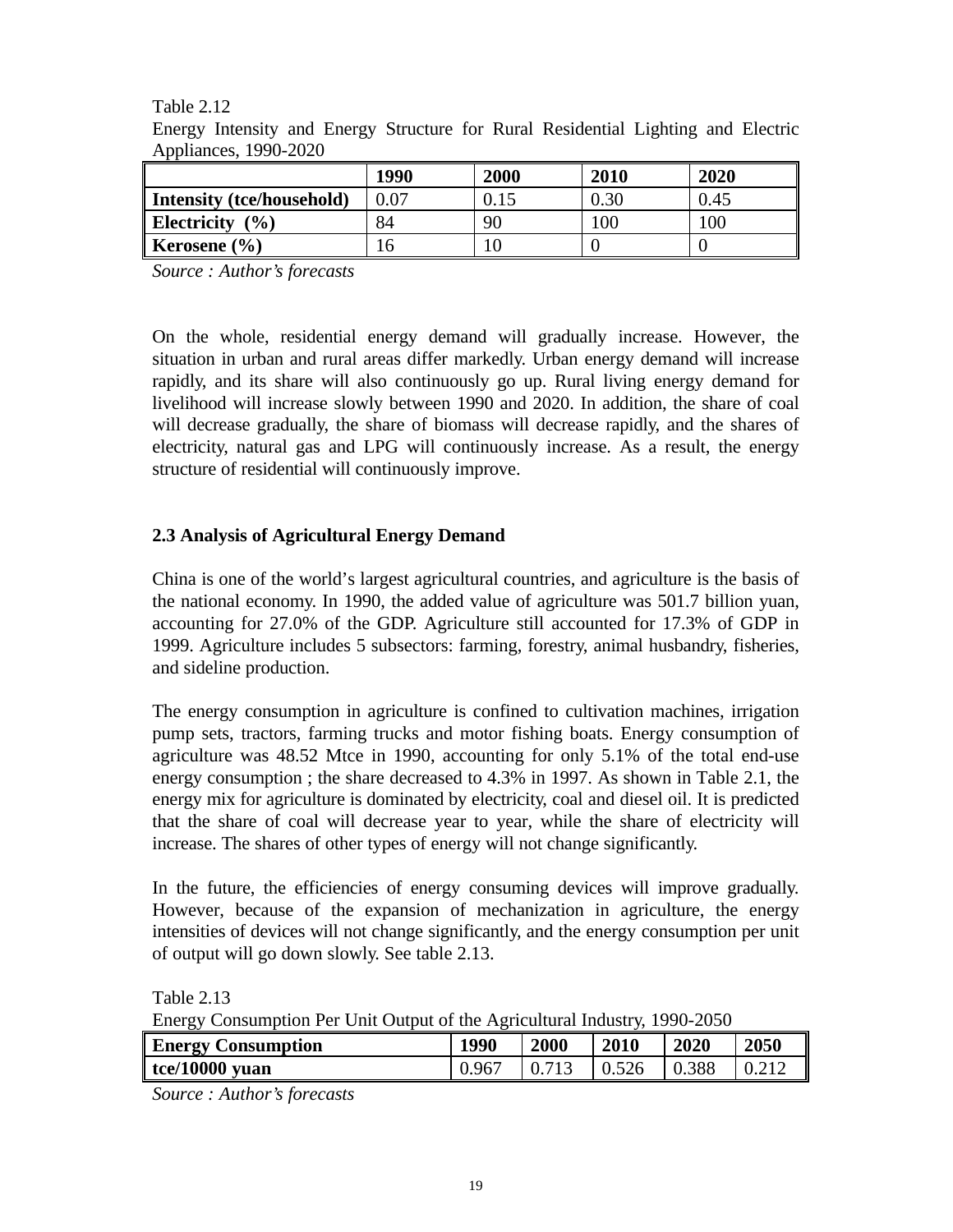#### **2.4 Analysis of Industrial Energy Demand**

Industry is the biggest economic sector in China. Industrial output was 685.8 billion yuan in 1990, accounting for 37% of the GDP. In the recent decade, industry has developed rapidly, with an annual growth rate that is higher than that of GDP. In 1998, industry accounted for 42.1% of GDP, up 3% from 1990.

At the same time, among all economic sectors, energy consumption of industry is the highest. In 1990, the end-use energy consumption of industry was 632.39 Mtce, accounting for 67.1% of total end-use energy consumption. In 1995, consumption increased to 894.73 Mtce, and the share further increased to 72.0%. It is estimated that the increasing trend of industrial energy consumption will not change before 2000 or in the next several years.

Coal (including coke) and electricity are the most important energy sources for industry. In 1990, the share of coal was as high as 50.7%. However, it decreased yearly, and was reduced to 47.8% in 1995. The share of electricity was 27.5% in 1990, and increased rapidly to 29.3% in 1995. Following development of the economy and improvement of the end-use energy consumption structure, the share of coal will further decrease, while the share of electricity will further increase.

The end-use energy efficiency of industry was only 40% in 1990. Energy consumption per output of major industrial products in China was 30-40% higher than that of the same kinds of products manufactured internationally in 1980s. therefore, there are huge potential of energy conservation in the industrial sector.

Predicted changes in energy efficiencies in 2000 are positive. It is assumed that general technical levels will reach the international levels of the 1980s. Unit energy consumption of major energy intensive products will decrease to the 1980s level of advanced countries. Heat efficiencies of industrial boilers and kilns will increase by 10- 20%, reaching international standards of the 1980s. The efficiencies of wind generators and water pumps will increase by 10-15%. Meanwhile, the industrial structure and product structure will improve gradually.

The following are analyses of the development scenarios and energy intensity changes in the future for specific industrial sectors:

#### • Iron and Steel Industry

Iron and steel is an important basic industry, and is a major energy consumer. In 1990, steel output reached 66.35 Mt, and energy consumption reached 98.78 Mtce. The main energy sources for the ferrous sector are cooking coal, steaming coal, electricity, fuel oil and natural gas. The major processes are cooking, sintering, blast furnace operation, steel conversion and rolling. In recent years, steel output has increased rapidly, and reached 124.26 Mt in1999. However, along with changes in the economic growth model, it is estimated that the growth rate will slow down. Unit energy consumption of steel in China is very high, about two times that of Japan in the mid-1990s. Due to the improvement of processes, the elimination of many energy inefficient technologies and practices, and the installation of new energy saving facilities, the integrated energy consumption per ton of steel will fall. See Table 2.14.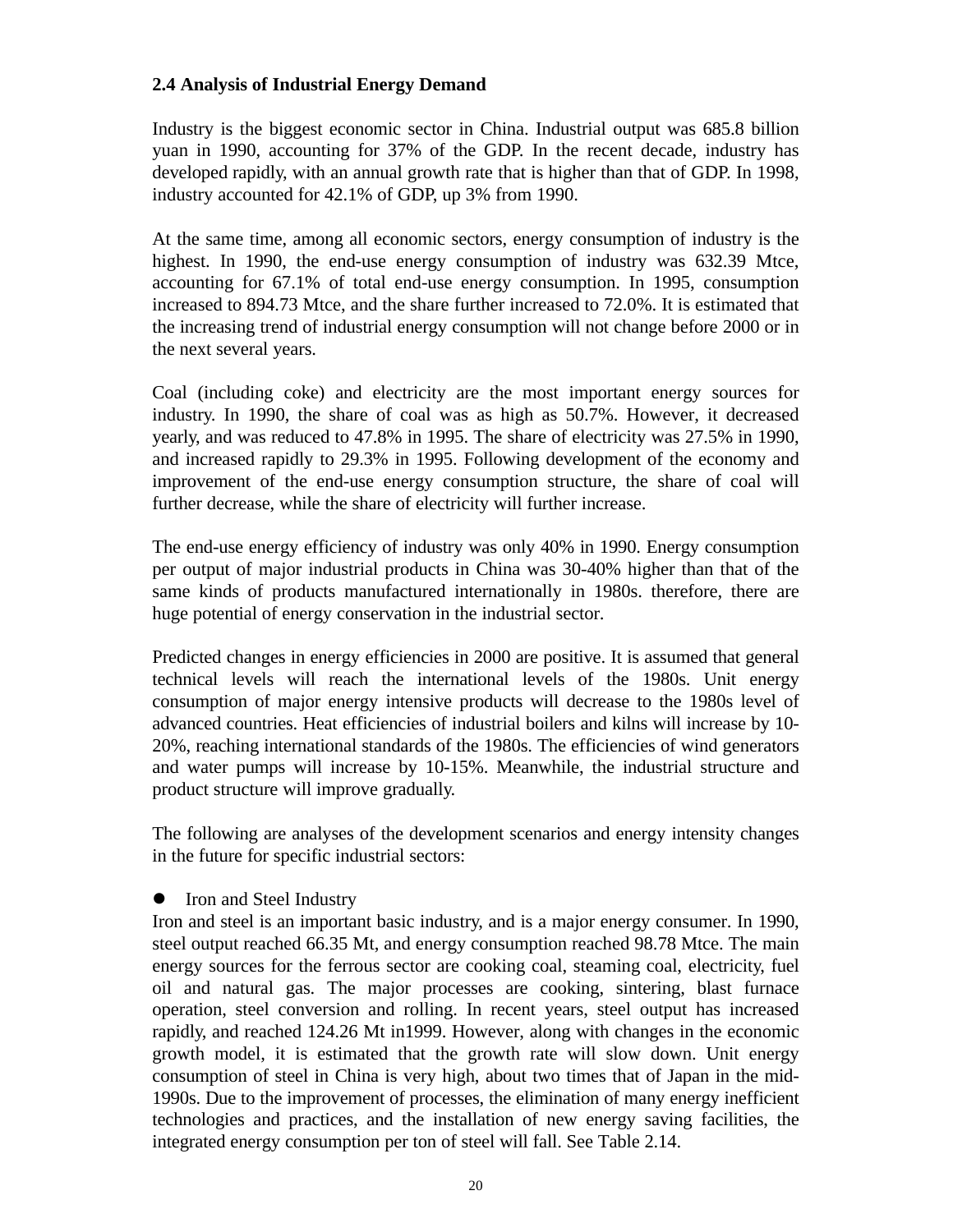|                         | 1990  | 2000                     | 2010 | 2020 |
|-------------------------|-------|--------------------------|------|------|
| <b>Energy intensity</b> | .488  | $\overline{\phantom{a}}$ | U. I | 0.9  |
| (tce/t-steel)           |       |                          |      |      |
| Steel output (Mt)       | 66.35 | 10                       | 140  | 160  |

2.14 Steel Output and Energy Intensity, 1990-2020

*Source : Author's forecasts*

#### • Building Material Industry

The building materials sector includes the manufacture of construction materials, nonmetallic mineral products and inorganic materials. The sector covers over one thousand products, with the main products being cement, plate glass, ceramics, brick, tin and lime.

In 1990, end-use energy consumption of this sector was 91 Mtce, accounting for 14.4% of the total end-use energy consumption of industry. The energy consumption of brick and cement was the largest, accounting for nearly 80% of the total end-use energy consumption of this sector. Energy consumption increased to 137 Mtce in 1996, accounting for 14.6% of total end-use energy consumption of industry.

In recent years, the building materials industry has been expanding rapidly in China, and the outputs of the main products have increased rapidly. As the economy develops and the industrial structure adjusts, the growth rate will go decrease. There are considerable differences in unit energy consumption of major products between China and developed countries. However, with technological improvements, unit energy consumption in China will decrease. See Table 2.15.

| Litergy michally and Output of the Dunding Materials measury, 199 |                |       |       |        |        |
|-------------------------------------------------------------------|----------------|-------|-------|--------|--------|
|                                                                   |                | 1990  | 2000  | 2010   | 2020   |
| Cement                                                            | tce/t          | 0.197 | 0.147 | 0.125  | 0.105  |
|                                                                   | Mt             | 209   | 550   | 700    | 800    |
| <b>Brick</b>                                                      | tce/10,000     | 1.10  | 0.73  | 0.63   | 0.53   |
|                                                                   | piece          |       |       |        |        |
|                                                                   | billion pieces | 458.5 | 800   | 1000   | 1200   |
| Plate                                                             | tce/case       | 0.039 | 0.020 | 0.016  | 0.014  |
| <b>Glass</b>                                                      |                |       |       |        |        |
|                                                                   | million cases  | 80.67 | 180   | 220    | 250    |
| Others                                                            | tce/10,000     | 2.68  | 1.70  | 1.50   | 1.31   |
|                                                                   | yuan           |       |       |        |        |
|                                                                   | billion yuan   | 58.02 | 182   | 361.39 | 533.14 |

Table 2.15

Energy Intensity and Output of the Building Materials Industry, 1990-2020

*Source : Author's forecasts*

Chemical Industry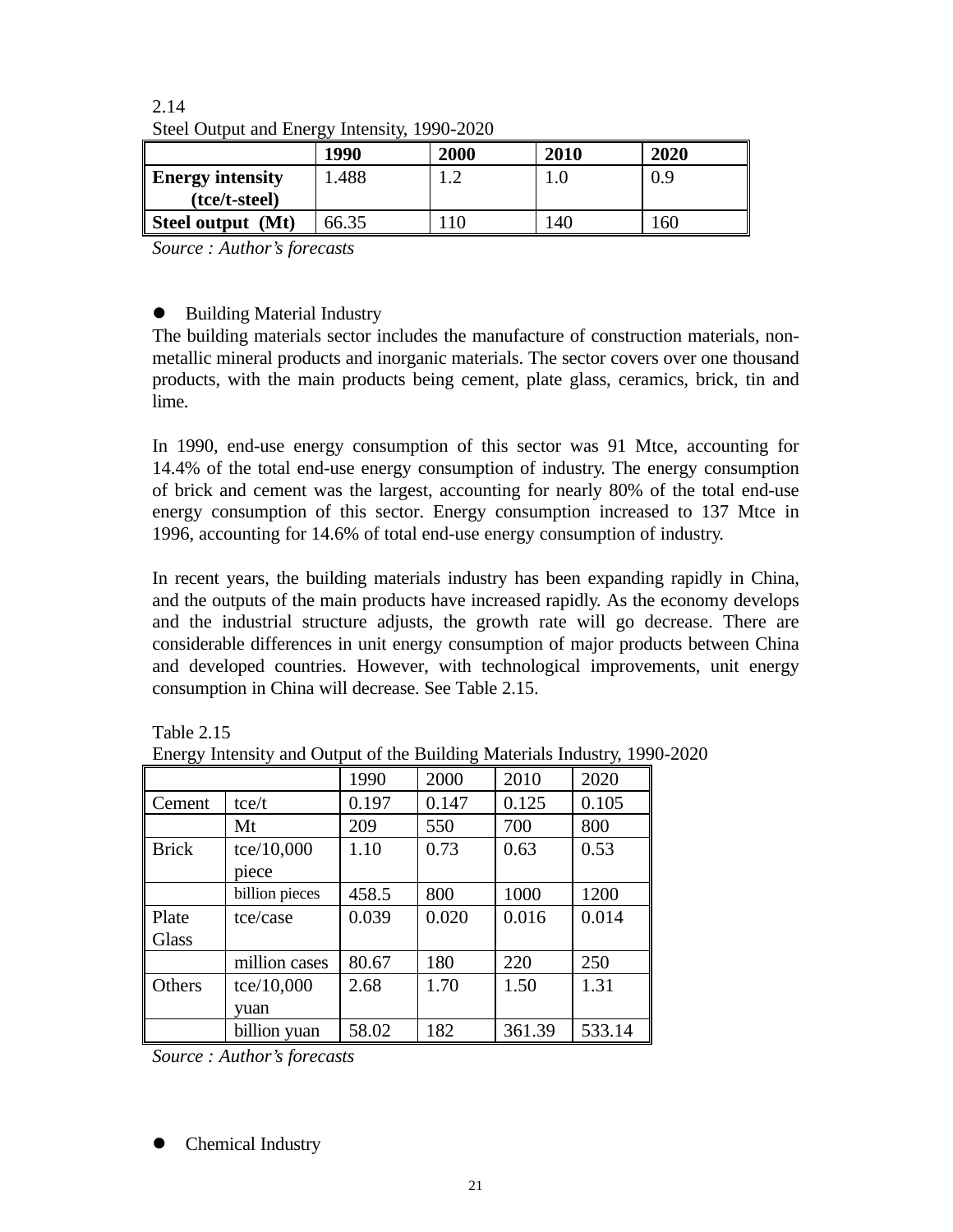The chemical industry is an energy intensive industry. It includes more than 20 subsectors, including fertilizer, basic chemicals, agricultural chemicals, organic chemicals, rubber goods, and chemical machinery.

In 1990, the end-use energy consumption of the chemical industry was 102.83 Mtce, accounting for 16.3% of total end-use energy of industry. Energy consumption increased to 199.35 Mtce in 1996, when the chemical industry accounted for 21.1% of total energy. The output of fertilizer was 18.8 Mt in 1990, and energy consumption for fertilizer production was 51.97 Mtce, accounting for about half of this sector. Fertilizer production increased to 32.51 Mt in 1999.

Nitrogen fertilizer is the most important subsector in the chemical fertilizer industry in China. The main product is synthetic ammonia, with three different processes for ammonia synthesis, defined by raw material: natural gas, fuel oil, and coal. In 1990, 42% of energy was used for raw materials, while the other 58% was used for fuel. Coal accounted for more than 50% of total energy consumption.

In recent years, the output of chemical fertilizer and other chemical products has increased rapidly. It is estimated that the growth rate of chemical fertilizer will slow down while the other chemical products will increase relatively rapidly. There is big gap between unit energy consumption in China versus other countries. Unit energy consumption of synthetic ammonia and as well as ethylene (1.285 tce/t) are twice that of Japan. See Table 2.16.

| $\text{Eileley}$ intensity and Output of the Chemical model $\gamma$ , $1330 - 2020$ |                                                            |      |      |      |      |  |
|--------------------------------------------------------------------------------------|------------------------------------------------------------|------|------|------|------|--|
|                                                                                      |                                                            | 1990 | 2000 | 2010 | 2020 |  |
| Fertilizer                                                                           | <b>Energy Intensity (tce/t)</b>                            | 2.45 | 1.8  | 1.5  | 1.2  |  |
|                                                                                      | Output(Mt)                                                 | 18.8 | 32   | 35   | 38   |  |
| <b>Other</b>                                                                         | (tce/10,000)<br><b>Intensity</b><br><b>Energy</b><br>yuan) | 3.76 | 2.8  | 2.2  | 1.8  |  |
|                                                                                      | <b>Output (billion yuan)</b>                               | 151  | 387  | 720  | 1104 |  |

Table 2-16

| Energy Intensity and Output of the Chemical Industry, 1990-2020 |  |
|-----------------------------------------------------------------|--|
|                                                                 |  |

*Source : Author's forecasts*

#### • Non-Ferrous Industry

The main products of the non-ferrous industry are copper, aluminum, lead, and zinc. At the same time, sulfuric acid is produced as a side product, which accounts for around 20% of the total output of sulfuric acid in China. In 1990, the total non-ferrous output was 2.4 Mt, and the corresponding energy consumption was 18.55Mtce. The non-ferrous industry mainly consumes electricity, coal, coke, fuel oil and natural gas. The total energy consumption of the non-ferrous industry was not large, but the per unit energy consumption was high, and the share of electricity was high.

Unit energy consumption of non-ferrous products in China is high. Comprehensive unit energy consumption of unit aluminum was higher than international levels by approximately 30% in 1994. Comprehensive energy consumption of copper was 7.863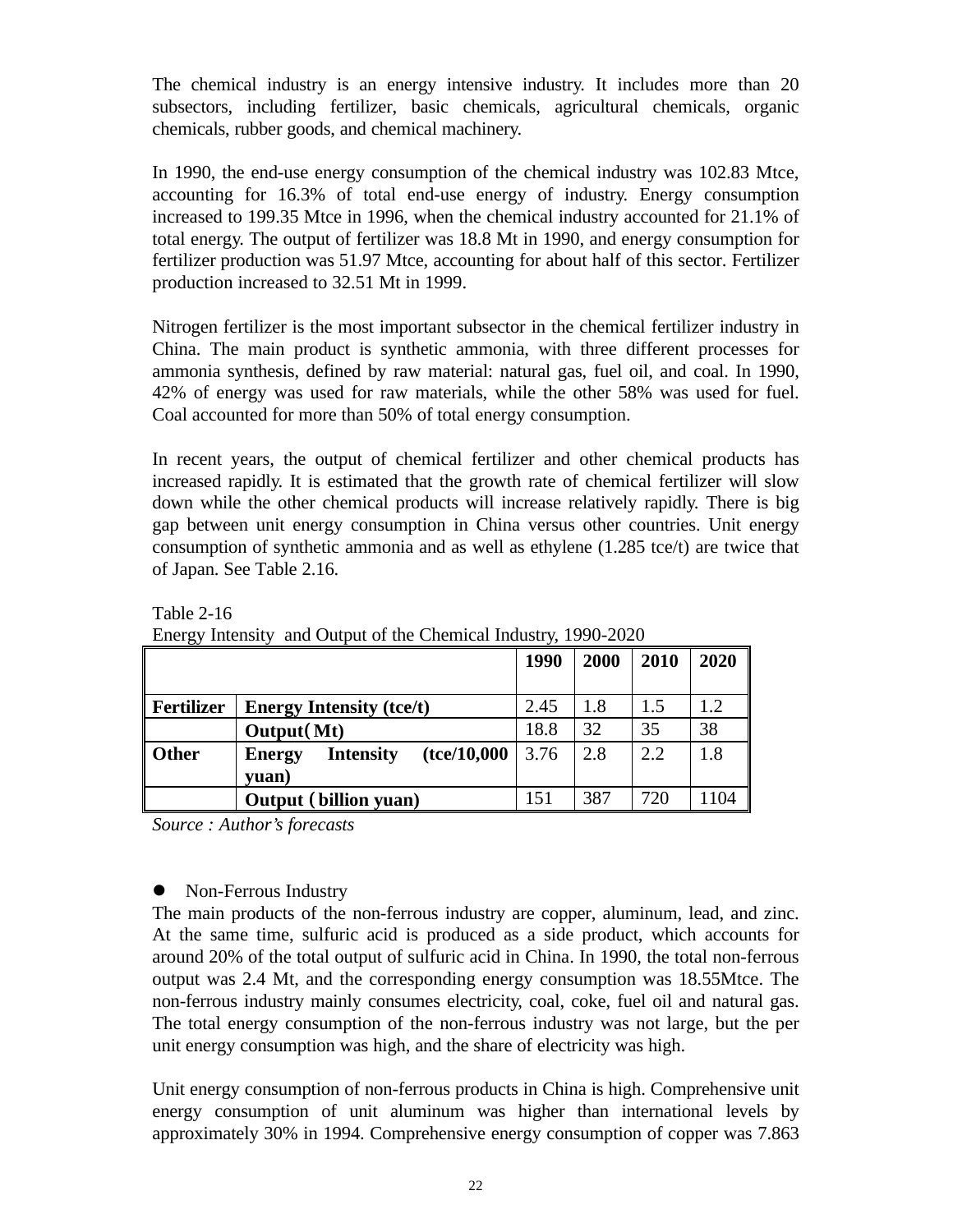tce/t in 1995, about twice of that of international standards. Due to improvements in processes, the energy intensities will go down each year, and the output of non-ferrous products will continuously go up. See Table 2.17.

#### Table 2-17

Energy Intensity and Output of the Non-Ferrous Industry, 1990-2020

|                                 | 1990 | 2000 | 2010 | 2020 |
|---------------------------------|------|------|------|------|
| <b>Energy intensity (tce/t)</b> | 7.73 | 6.67 | 6.03 | 5.63 |
| <b>Output</b> (Mt)              | 2.4  | 4.4  | 6.0  |      |

*Source : Author's forecasts*

#### $\bullet$  Light Industry

Light industry includes paper, textile, wine and beer, medicines, sugar, tobacco, and food processing.

In 1990, the total output value reached 1181.3 billion yuan, accounting for about a half of total industry output. Energy consumption reached 137.19 Mtce, accounting for 20% of total energy consumption of industry. Coal and electricity are the most significant in the energy mix, accounting for 56% and 30% respectively. However, the share of coal will decrease yearly, while the share of electricity will increase. In addition, there are other important sources of energy, including coke, oil products, heat and gas. The main energy intensive industries are paper, textile, and sugar. As the economy develops, it is estimated that light industry will grow rapidly. With the improvement of processes and energy efficiencies, the energy intensity of light industry will go down. See table 2.18.

#### Table 2.18 Energy Intensity and Output of Light Industry, 1990-2020

|                                  | 1990 | 2000 | 2010 | 2020 |
|----------------------------------|------|------|------|------|
| Energy intensity (tee/1000 yuan) |      | 0.65 | 0.45 | 0.31 |
| <b>Output</b> (billion yuan)     | 1181 | 3000 | 5500 | 8500 |

*Source : Author's forecasts*

• The Machinery and Electronics Industry

The machinery and electronics sector includes the manufacture of automobiles, boilers, furnaces, telecommunications equipment, electronic equipment and other special equipment.

In 1990, the output value of the machinery and electronics industry reached 376 billion yuan, accounting for 16% of total industry output, which is only second to light industry in terms of industrial output structure. Energy consumption reached 45 Mtce, accounting for 7% of total energy consumption of industry. Coal and electricity are the main energy types used in this sector. The shares of coal and electricity were 47% and 32% respectively. In addition, coke, oil products and natural gas were also important energy sources.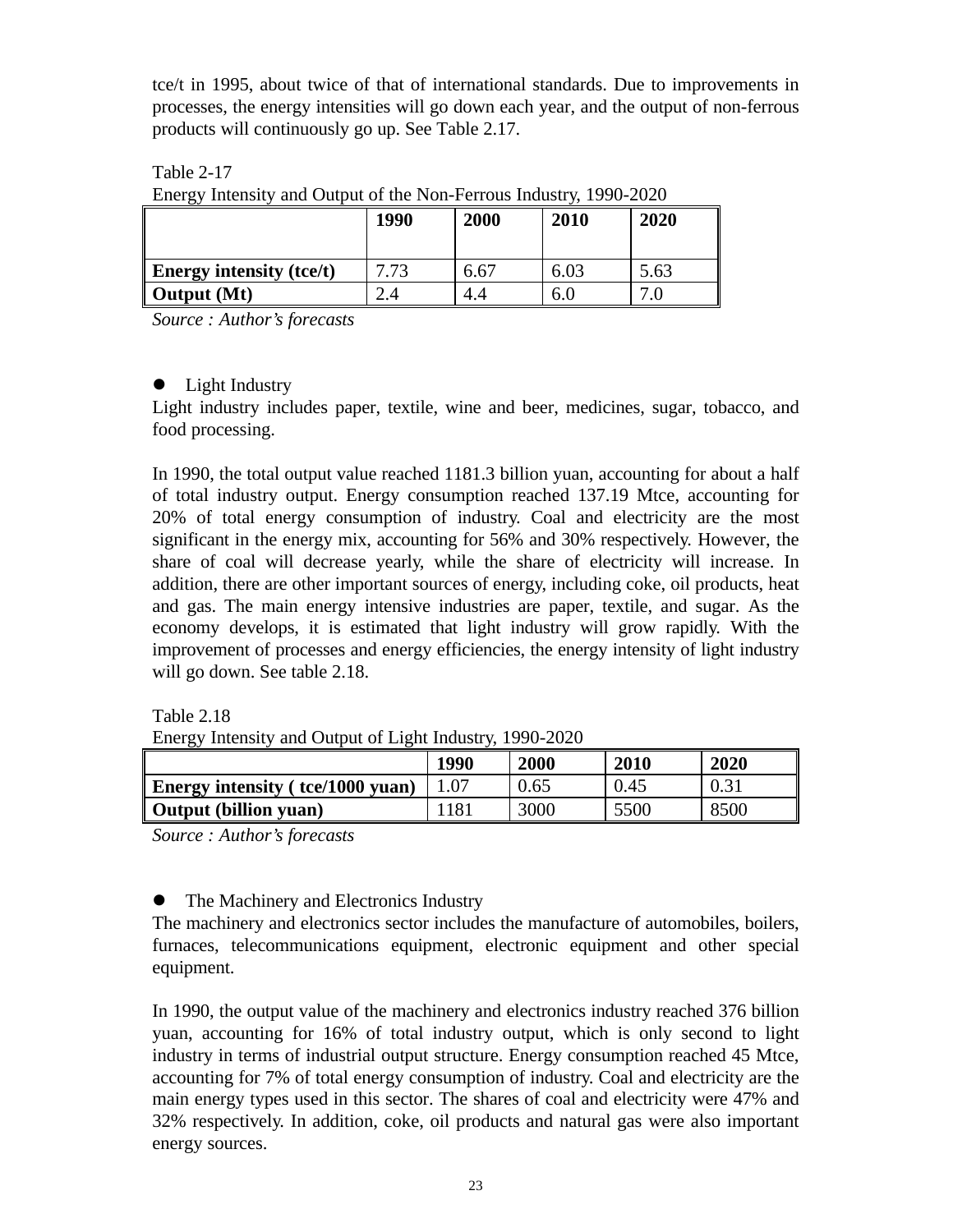Along with development of the entire economy and extremely rapid development of transportation and telecommunications, it is estimated that the machinery and electronics sector will develop rapidly in the future. With the technological advances, the energy intensity will decrease significantly. See table 2.19.

Table 2.19

Energy Intensity and Output of the Machinery and Electronics Industry, 1990-2020

|                        |                              |           | 1990 | 2000 | 2010 | 2020 |
|------------------------|------------------------------|-----------|------|------|------|------|
| <b>Energy</b><br>vuan) | intensity                    | (tce/1000 | 1.16 | 0.66 | 0.44 | 0.27 |
|                        | <b>Output</b> (billion yuan) |           | 376  | 200  | 3000 | 6000 |

*Source : Author's forecasts*

#### • Other Industries

The energy intensity change and future development scenario of other industries are listed in table 2.20.

Table 2.20

Energy Intensity and Output of Other Industries

|               |                              |           | 1990 | 2000 | 2010       | 2020 |
|---------------|------------------------------|-----------|------|------|------------|------|
| <b>Energy</b> | intensity                    | (tce/1000 | 3.89 | ر ب  | 17<br>1.1. | 0.78 |
| vuan)         |                              |           |      |      |            |      |
|               | <b>Output</b> (billion yuan) |           | 204  | 529  | l 140      | 2040 |

*Source : Author's forecasts*

#### **2.5 Analysis of Transportation End-use Energy Demand**

In 1990, the end-use energy consumption of transportation was 44.66 Mtce, only accounting for 4.7% of the total end-use energy consumption in China (because a considerable portion of vehicle do not actually belong to the transportation sector, the share may in fact be smaller than that). However, following the development of the national economy and the improvement in residential standard of living, transportation will develop rapidly, and thus energy consumption will also increase rapidly. In order to further study and forecast energy consumption of the transportation sector, it is broken down into 4 sub-sectors in this study: passenger transportation, freight transportation, motor and private car.

It is estimated that the future structural changes to the transportation sector will follow these trends:

- (1) The share of road transportation will go up, with short distance passenger and freight transportation which are completed by railways and waterways being substituted by roadways in the future. The share of diesel oil vehicle for freight will go up.
- (2) More and more motorcycles and cars (especially cars) will be possessed by residents, and a considerable portion of short distance passenger transportation will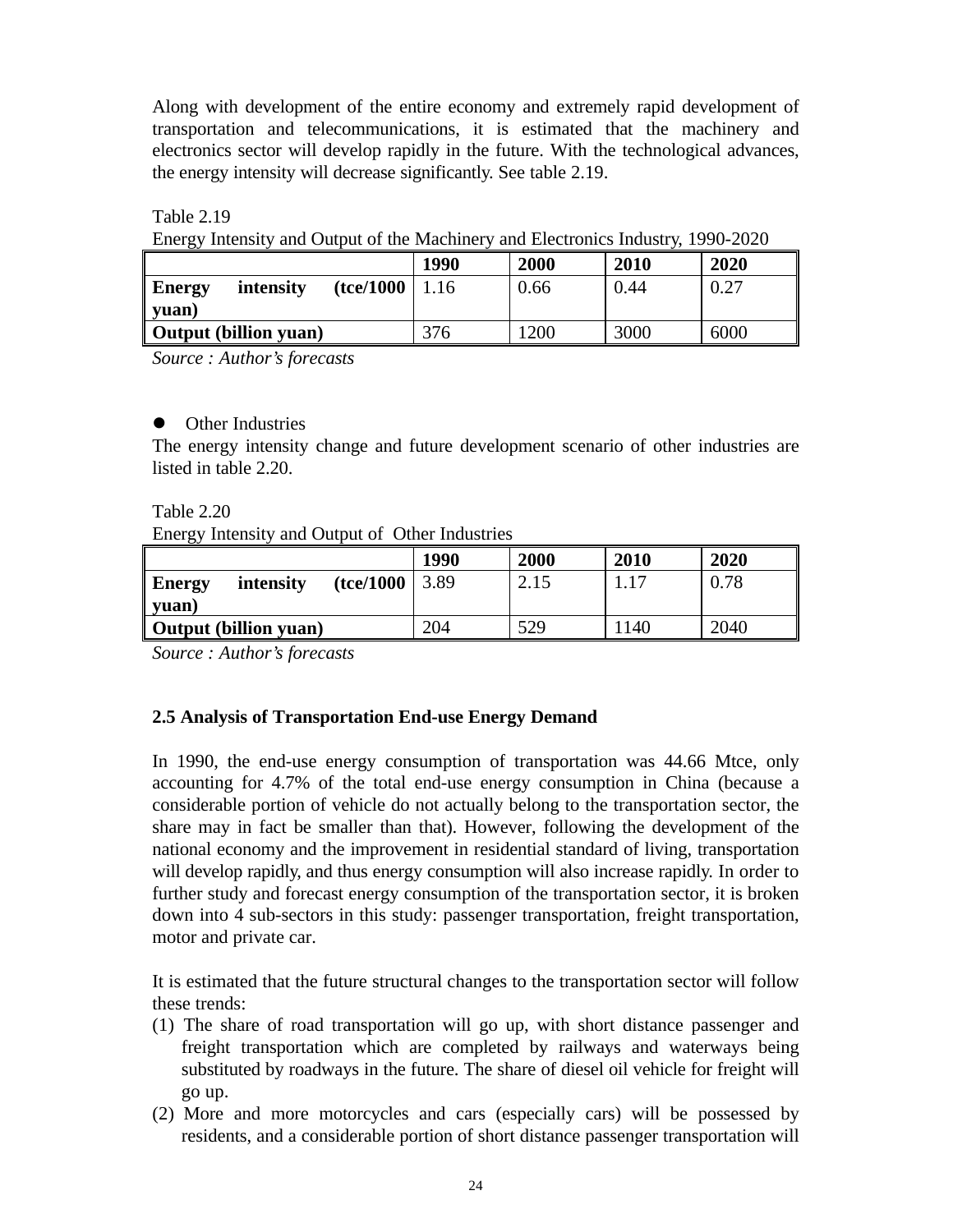be completed by private cars.

- (3) The shares of diesel and electrical engines will increase, and steam engines will be eliminated gradually.
- (4) In terms of freight transportation, because water way transportation has some advantages, such as the ability to transport long distances, take large loads, and achieve high energy efficiency, it will make up a large share in near future. However, because of disadvantages such as low speed, low future potential compared to roads, its share will go down in the long-term.
- (5) Along with improvement in residential standard of living, the share of air transportation, especially the share of passenger transportation, will go increase prominently.

Along with improved efficiency of different vehicles and the improvement of transportation conditions, the energy intensities of roads, railways, waterways and air transportation will decrease by various extents.

According to the above analysis, the energy intensity change of passenger transportation, freight transportation, motorcycles, and private cars and their future development are listed in Tables 2.21-2.24. It should be noted that the listed energy intensities are the weighted results of different transportation vehicles. The energy intensities of freight transportation will not decrease obviously, as a result of the continuous increase in the share occupied by road transportation. It has been established that the energy intensity of roads is higher than railways and waterways.

|                                   | 1990  | 1998 | 2000 | 2010 | 2020 |
|-----------------------------------|-------|------|------|------|------|
| <b>Energy</b><br><b>Intensity</b> | 17.10 |      | 12.5 | 10.5 | 9.0  |
| (tce/million-km-person)           |       |      |      |      |      |
| <b>Passenger-kilometers</b>       | 562.8 | 1056 | 1200 | 2000 | 3200 |
| (billion km-person)               |       |      |      |      |      |
| Railway $(\% )$                   | 46.4  | 35   | 34   | 32   | 28   |
| Road $(\% )$                      | 46.6  | 56   | 57   | 57   | 55   |
| Water way $(\% )$                 | 2.9   |      |      |      |      |
| Air $\left(\frac{9}{6}\right)$    | 4.1   | 8    | 8    | 10   |      |

Table 2.21

|  |  | Energy Intensity Development Scenarios of Passenger Transportation, 1990-2020 |  |  |
|--|--|-------------------------------------------------------------------------------|--|--|
|  |  |                                                                               |  |  |

*Source : Author's forecasts*

Table 2.22

Energy Intensity and Development Scenario of Freight Transportation, 1990-2020

|                                | 1990  | 1998 | 2000  | 2010  | 2020  |
|--------------------------------|-------|------|-------|-------|-------|
| intensity<br><b>Energy</b>     | 15.79 |      | 14.14 | 15.42 | 15.71 |
| (tce/Mt-km)                    |       |      |       |       |       |
| Freight-kilometer              | 2621  | 3784 | 4269  | 6950  | 10290 |
| (billion t-km)                 |       |      |       |       |       |
| Railway $(\% )$                | 40.53 | 32.5 | 32    | 32    | 30    |
| Road $(\% )$                   | 12.81 | 14.5 | 15    | 18    | 25    |
| Water way $(\% )$              | 44.23 | 51.3 | 51.2  | 47.5  | 42    |
| Air $\left(\frac{0}{0}\right)$ | 0.03  | 0.1  | 0.1   | 0.5   |       |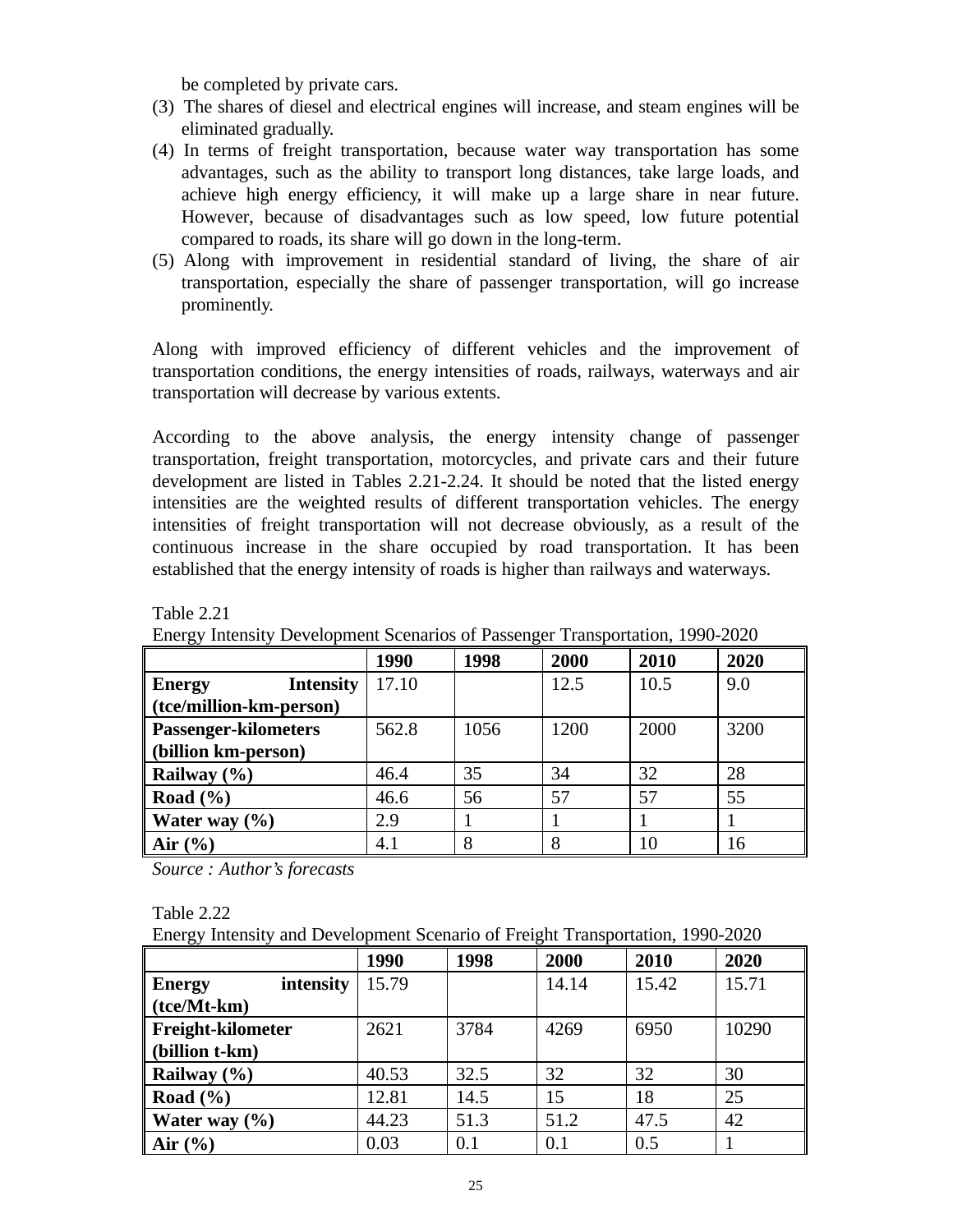|  | <br>$\ddot{\phantom{1}}$<br>D.<br>∕0<br>---<br>. | $\ddotsc$ | . | . . |  | - |
|--|--------------------------------------------------|-----------|---|-----|--|---|
|--|--------------------------------------------------|-----------|---|-----|--|---|

*Source : Author's forecasts*

| Table 2.23 |  |
|------------|--|
|------------|--|

Energy Intensity and Development Scenario of Motorcycles, 1990-2020

|                            | 1990 | 1997  | 2000      | 2010 | 2020 |
|----------------------------|------|-------|-----------|------|------|
| Energy<br>intensity        | 0.58 |       | $\rm 0.5$ | 0.45 | 0.40 |
| $\vert$ (tce/vehicle-year) |      |       |           |      |      |
| Stock (million)            |      | 20.22 | ኅ 4<br>رے | 50   | 80   |

*Source : Author's forecasts*

According to the report 'Study on the Strategy of Private Car Development in China', which was completed in 1994, the stock of private cars will reach 1.3-1.6 million in 2000, and 13-17 million in 2010. The author believes this figure is an underestimate. The stock of private car will more realistically amount to about 2 million in 2000 and 18 million in 2010. See Table 2.24.

Table 2.24

Energy Intensity and Development Scenario of Private cars, 1990-2020

|                            | 1990  | 2000 | 2010 | 2020 |
|----------------------------|-------|------|------|------|
| intensity<br><b>Energy</b> |       | 1.V  | 0.90 | 0.80 |
| (tce/vehicle-year)         |       |      |      |      |
| <b>Stock</b> (million)     | ۔ 34. |      | 40   | 100  |

*Source : Author's forecasts*

#### **2.6 End-use Energy Demand Analysis of the Construction Industry**

In 1990, the output of construction was 85.9 billion yuan, accounting for 4.63% of the GDP. End-use energy consumption was 12.13 Mtce, accounting for 1.3% of total enduse energy consumption.Thus, energy consumption per unit of construction was small.

The energy consumption structure is dominated by coal and electricity, and oil products. In addition, natural gas is also consumed in construction. Coal is mainly used in ovens and stoves of construction enterprises and teams ; electricity and a portion of oil products are used to power construction machines ; and a portion of diesel oil is used for vehicle transportation. It is estimated that there will not be a significant change in the energy consumption structure, though the share of coal will go down gradually and the share of electricity will go up slowly.

Due to the improvement of the energy efficiencies of construction devices, energy intensity will decrease gradually. In fact, the share of end-use energy consumption of the construction industry decreased to 1.1% in 1995, even while the construction industry developed rapidly. The energy savings in this sector is obvious. Energy intensity change in the future is listed in Table 2.25.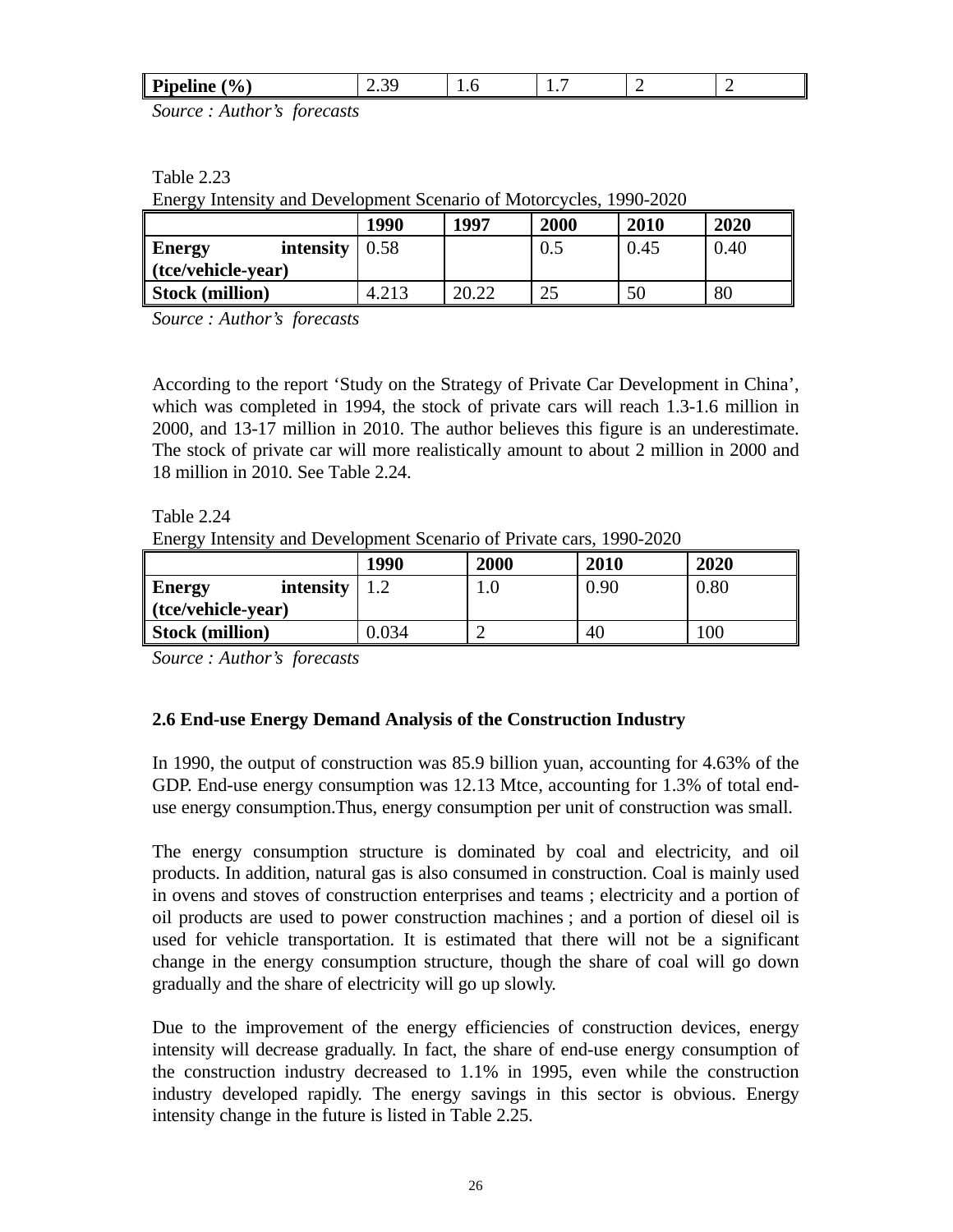| $Eileley$ intensity in the Construction mudistry, $1330-2020$ |                           |      |      |      |      |  |
|---------------------------------------------------------------|---------------------------|------|------|------|------|--|
|                                                               |                           | 1990 | 2000 | 2010 | 2020 |  |
| <b>Intensity</b><br>Energy<br>vuan)                           | $(tce/10,000 \mid 1.412)$ |      | 0.68 | 0.40 | 0.25 |  |

Table 2.25 Energy Intensity in the Construction Industry, 1990-2020

*Source : Author's forecasts*

#### **2.7 Services End-use Energy Demand Analysis**

In this study, services include commerce and non-material production sectors. In 1990, the output of services was 466.6 billion yuan, accounting for 25% of GDP. Energy consumption was 47.20 Mtce, accounting for 5% of total end-use energy consumption. The share rose to 5.3% in 1995.

At present, the share of tertiary industry in China is small. As the national economy develops, the industrial structure will improve gradually. Services, as the main body of tertiary industry, will develop rapidly.

Energy consumption of services is dominated by coal, electricity, and oil products. Coal is mainly used for space heating and cooking. Along with improvement in residential standard of living, demand for environmental standards will increase and the energy consumption structure will be improved significantly. The share of coal decreased from 46% in 1990 to 32% in 1995, while the share of electricity increased from 21% to 25%. It is estimated that this trend will continue. In addition, the share of natural gas will increase prominently.

Due to social changes, the specialization of services, the improvement of energy efficiency of devices, and the increase of the share of high value-added services, the energy intensity of services will decrease. See Table 2.26.

Table 2.26

Energy Intensity of the Service Sector, 1990-2020

|        |                  |             | 1990  | 2000 | 2010 | 2020 |
|--------|------------------|-------------|-------|------|------|------|
| Energy | <b>Intensity</b> | (tce/10,000 | 1.012 | 0.60 | 0.45 | 0.30 |
| yuan)  |                  |             |       |      |      |      |

*Source : Author's forecasts*

## **3 Energy Supply Security Issues**

#### **3.1 Current Status and Development Trends of Oil Supply and Demand in China**

Since the 1990s, annual average growth rate of oil production was 1.7% while that of oil consumption was 4.9%. The demand was far greater than supply. China became a net oil importer in 1993 and a net crude oil importer in 1996. Net import of crude oil and oil products was 29.22 Mt in 1998 and 4381Mt in 1999. It is estimated to be over 50 Mt in 2000.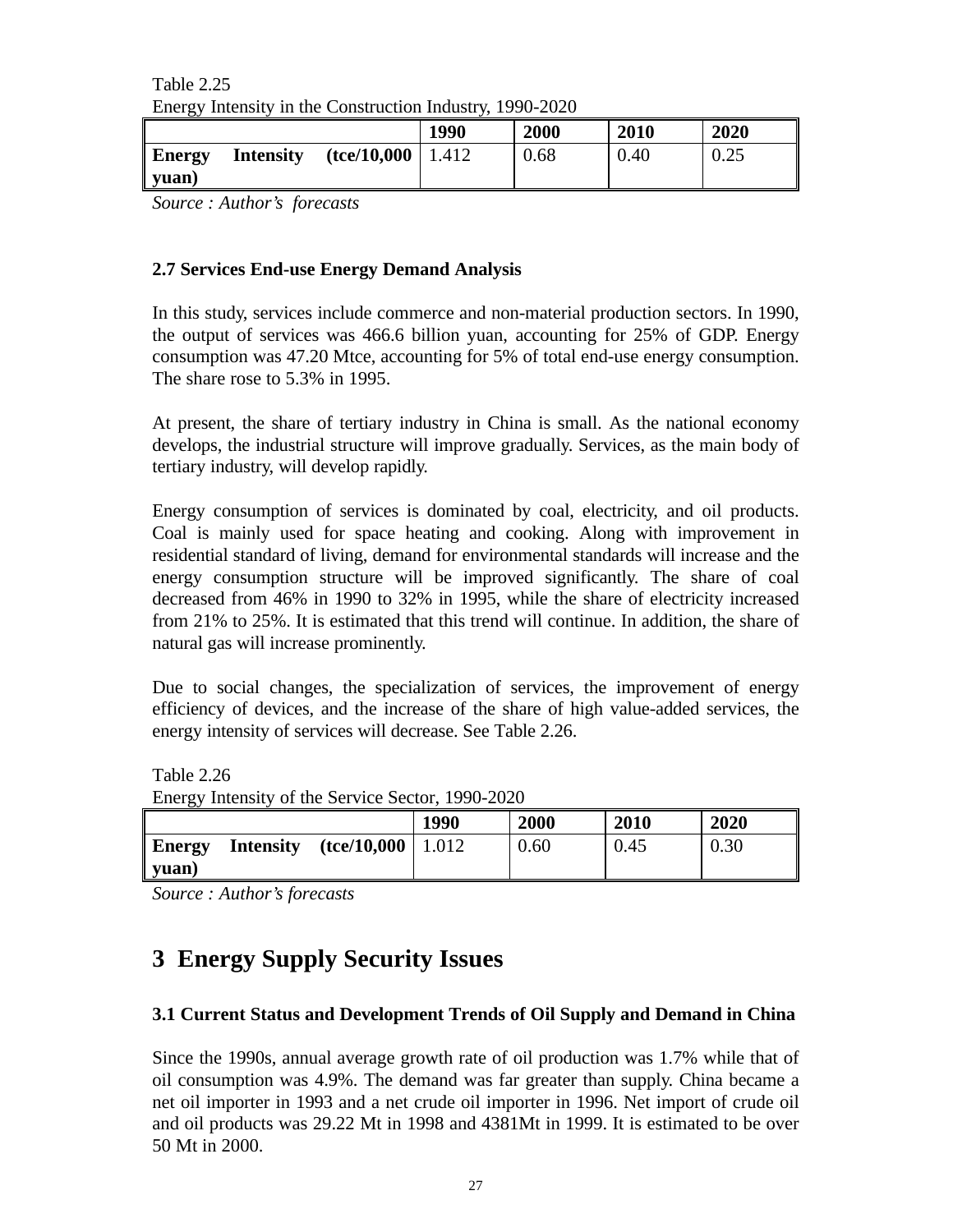Crude oil output was over 160 Mt in China in 1997, and it is estimated that the output in 2000 will stay at the same level. Because a majority of oil fields have entered into the stage of 'high water content and high production', it is more and more difficult to stabilize production. During the next 10-15 years, if there is no significant increase in reserves and no breakthrough in technological advances, domestic oil output will increase slowly and it will be around 165-170 Mt in 2015. The plateau will last as long as 20 years. China's GDP growth rate will be around 7% in the first decade of the next century. Table 3.1 shows forecasts for oil demand in China made by different organizations. On the whole, demand will be around 200 Mt in 2000 and 300 Mt in 2010.

Table 3.1

|                                                     | 2000 | 2010 |
|-----------------------------------------------------|------|------|
| <b>International Energy Agency (IEA)</b>            | 2.1  | 3.4  |
| <b>East-west Center, US</b>                         | 2.13 |      |
| <b>Integrated Energy Survey Association,</b>        | 2.04 | 3.26 |
| <b>Japan</b>                                        |      |      |
| <b>Energy Research Institute (ERI)</b>              | 1.99 | 2.95 |
| <b>China</b><br><b>Petroleum</b><br><b>National</b> | 1.96 | 2.82 |
| <b>Corporation (CNPC)</b>                           |      |      |
| <b>Average</b>                                      | 2.01 | 3.05 |

Oil Demand Forecasts for China, 2000 and 2010 (100 Mt)

According to preliminary analyses, crude oil output of China is 158 Mt in 2000, import is 50 Mt, export is 10 Mt, with a total demand of 200 Mt. If we assume that the annual growth rate of oil consumption is 1% lower than that of the past during the next 10-15 years, namely 4%, the crude oil shortage will be 78 Mt in 2005, 128 Mt in 2010 and 190 Mt in 2015. See table 3.2. Domestic oil production can only meet 47% of demand in 2015.

| Forecast for Crude Oil Demand and Supply in China, 2000-2015 (100 Mt) |      |      |      |      |  |
|-----------------------------------------------------------------------|------|------|------|------|--|
|                                                                       | 2000 | 2005 | 2010 | 2015 |  |
| <b>Demand</b>                                                         | 2.0  | 2.43 | 2.96 | 3.6  |  |
| <b>Domestic</b>                                                       | 1.58 | 1.65 | 1.68 | 17   |  |
| <b>Production</b>                                                     |      |      |      |      |  |
| <b>Shortage</b>                                                       | 0.42 | 0.78 | 1.28 | 1.9  |  |
| <b>Self-supply Rate</b>                                               | 79   | 68   | 57   | 47   |  |

Table 3.2

Forecast for Crude Oil Demand and Supply in China, 2000-2015 (100 Mt)

*Source : Author's Forecasts*

The above analysis indicates that as the crude oil gap increases, China will rely more and more on overseas resources. 53% of oil consumed in China will come from outside sources in 2015. This means that China will face issues of energy supply security. How might these factors be taken into account in planning?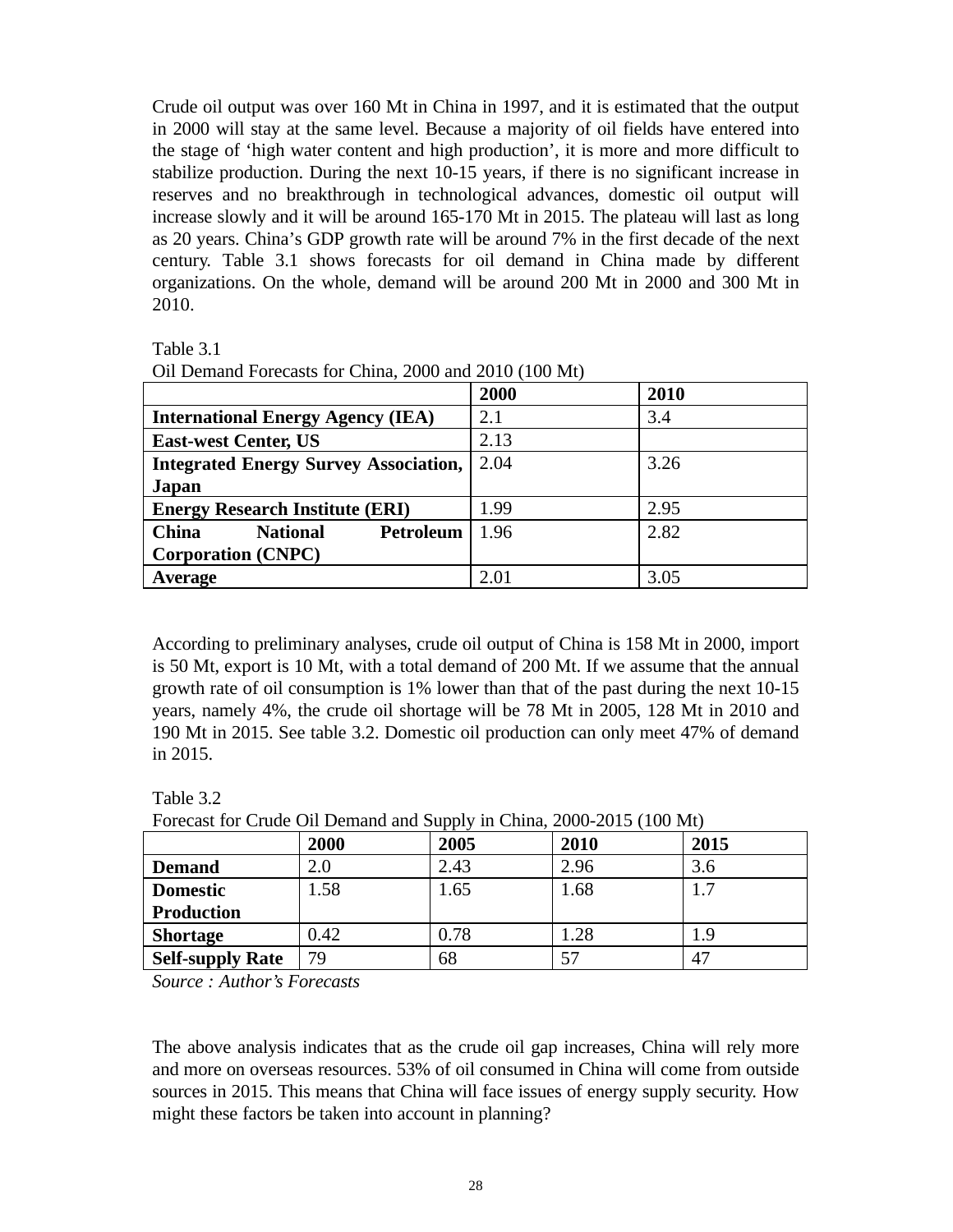#### **3.2 Energy Security Considerations**

The sections below discuss ways in which China might address energy security issues.

#### **3.2.1 The Majority of Oil Supplies Depend on Domestic Resources**

China is a large oil producer and a big oil consumer in the developing stage. Oil supply should be based on domestic resources. Strengthen exploration to increase oil reserve and output, increase the self-supply rate, and secure the basic domestic oil supply.

According to the characteristics of oil resource distribution and current situations of oil field development, first it is necessary to stabilize the production in east China. Keep rolling exploration and development at the old oil fields and peripheral areas, strengthen comprehensive adjustment of old oil fields to try to increase recoverable reserve, improve the recovery factor, and extend stable production period. At the same time, speed up exploration in west China and offshore areas. Try to achieve big discover, increase new reserves production capacity. Realize strategic substitution of oil resource and stable and sustainable increase of oil production.

#### **3.2.2 Utilize Overseas Resources to Reduce the Gap Between Domestic Demand and Supply**

There is no doubt that there will be an oil shortage in China. Therefore, it is necessary for China to develop channels of trade, and participate in the exploration and development of overseas oil resources in order to create long-term, stable, and diverse international oil supply channels. There are basically two methods to utilize world oil resources. One is to directly buy crude oil and oil products through trade, trying to diversify the source of import, the channel of import, and products, in order to secure oil supply. The second is to participate in the exploration and development of overseas oil resources and to establish overseas crude oil and oil product bases.

#### **3.2.3 Speed up the Development of Substitute Products for Oil**

Natural gas can replace oil in many fields, and it is a cleaner fuel. At present, the share of natural gas in primary energy in China is only 2%, or less than one-tenth of the world average. It is hope it hoped that it can reach 6% in 2010 and 10% in 2020, thereby replacing 200 Mt of oil.

It will be similarly difficult for domestic natural gas production to meet demand. Import would still be necessary, and thus new energy security issues would come into play.

In addition, although the technologies for coal liquefaction have maturated, there are economic barriers. If crude oil prices reach and remain at US \$ 30/barrel, coal liquefaction will inevitably realize commercialization. China is carrying out activities in this field with enterprises from the US, Germany, and Japan.

Finally, relevant research and development on replacing oil through biomass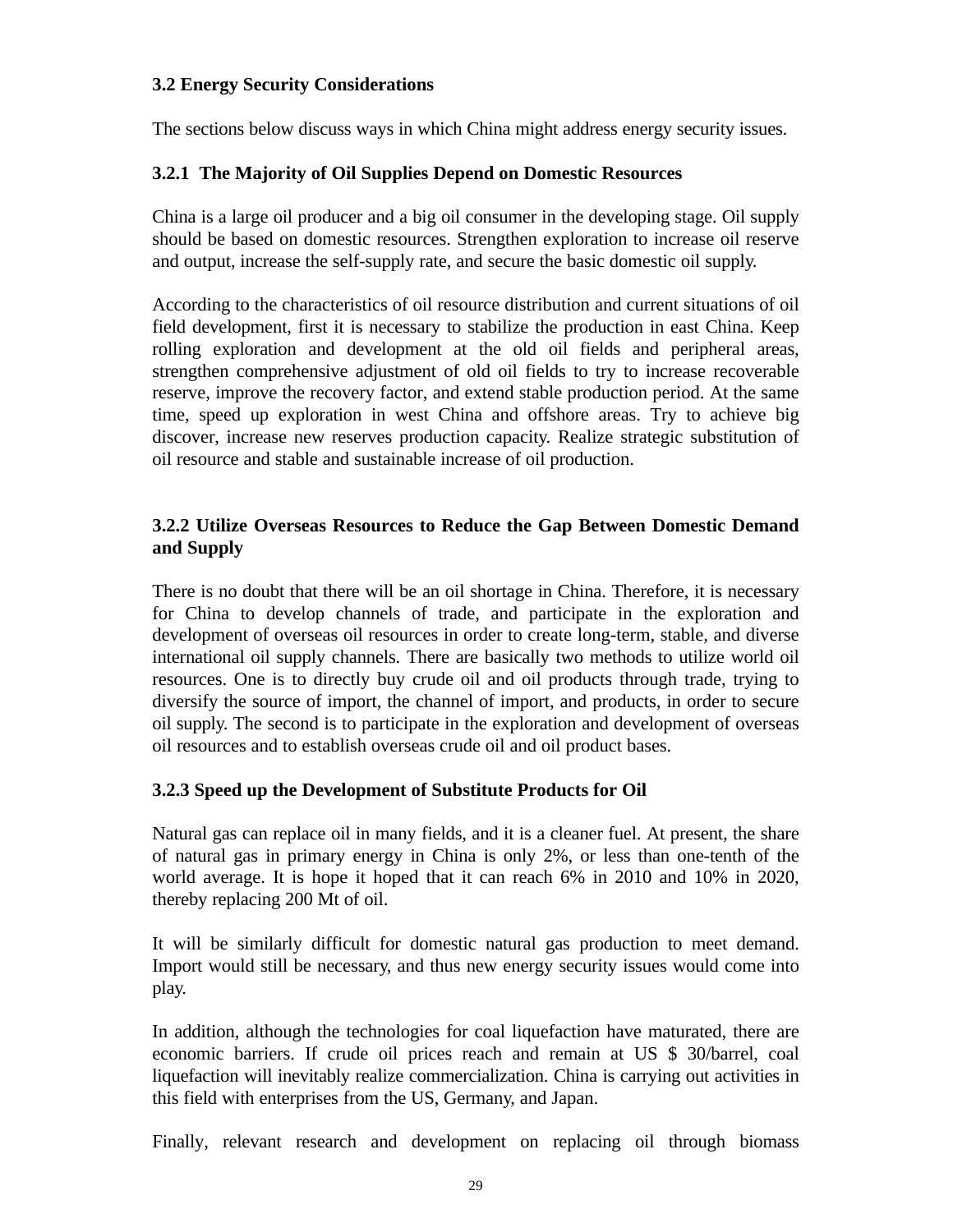liquefaction should be take into account.

#### **3.2.4 Improve Energy Utilization Efficiency to Save Oil and Gas Consumption**

With regard to energy reserves, the Chinese government follows the principle of 'carrying out both development and conservation, and giving priority to conservation'. Therefore policies of efficiency and conservation should be practiced in oil utilization.

First, it is necessary to improve refining efficiency and reduce energy consumption of the oil and chemical industry. Average capacity factor of a domestic refinery is 67.32%, while the factor for advanced international refineries is 92.7%. Light oil output rate in china is 90.61%, while the advanced international output rate is 93.61%. Rate of loss from processing is 1.46% in China while the international advanced level is 0.2%. Domestic comprehensive energy consumption is 82.12 kgoe/t while the international advanced level is only 66.18% of that. There is great potential in efficiency improvements and oil conservation.

Secondly, the energy efficiency of vehicles should be improved and public transportation should be developed. According to experience, if energy consumption per capita by bus is 1, then energy consumption is 0.45 for light railway, 0.5 for subway and urban express railway, 5.6 for motorcycle, and 8.1 for car. Among cars, energy consumption of compact cars is 0.75 of that of common cars.

Thirdly, the government should steer consumption through economic policies which encourage oil conservation. China might follow the modem of Japan, where a family owns a car but does not necessarily use it every day, in order to save gasoline.

#### **3.2.5 Establish National Strategic Oil Reserve**

The International Energy Agency (IEA) considers energy security to be threatened when interrupted oil supply reaches 7% of demand. To secure oil supply, it requires OECD countries to have strategic oil reserves which are equivalent to 90 days of import, at a minimum.

At present, China has not yet established a strategic oil reserve system. Along with an increase of oil imports, it is necessary to establish strategic oil reserves to improve the capability to respond in an emergency.